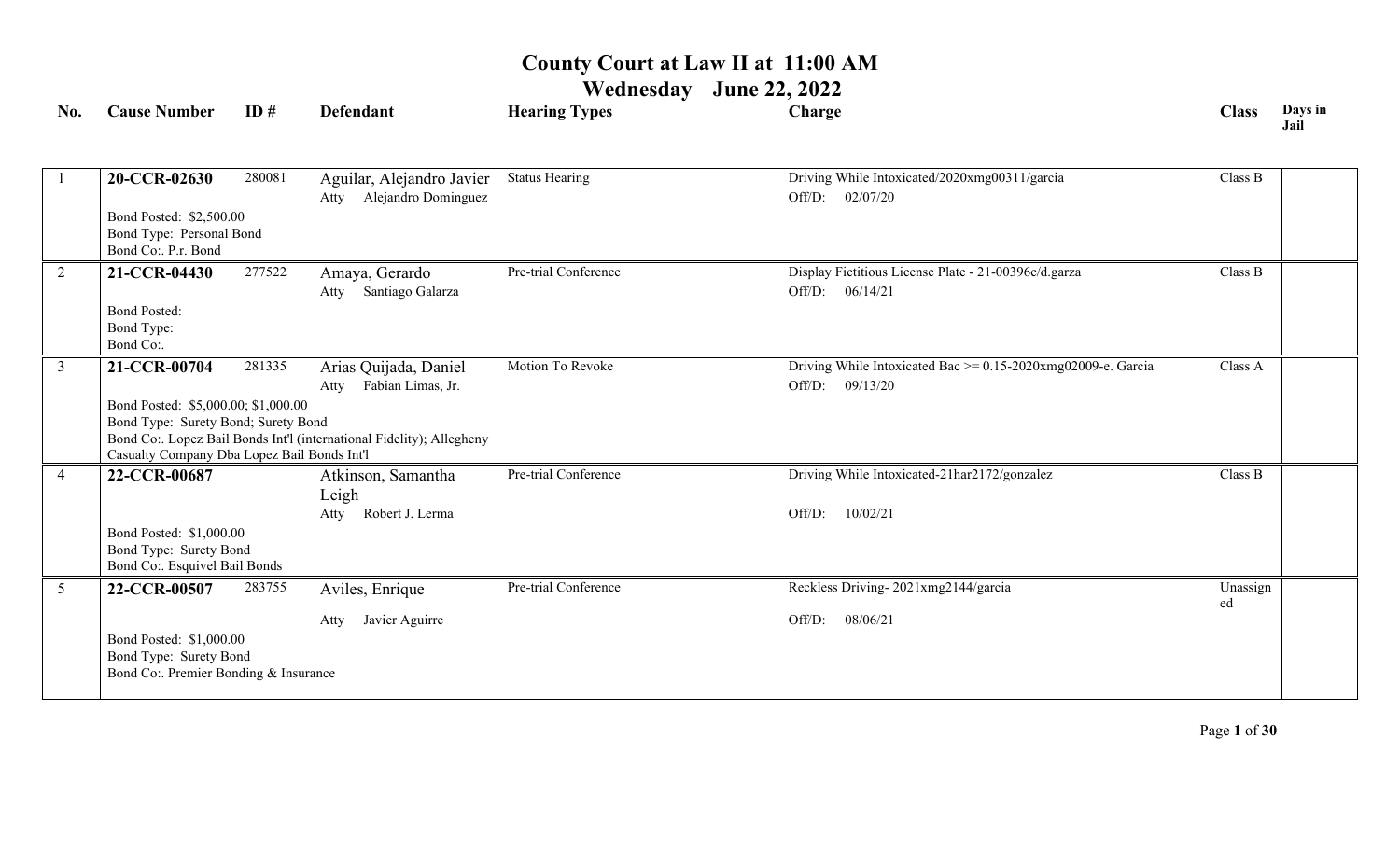| No. | <b>Cause Number</b>                                  | ID#    | <b>Defendant</b>                                                | <b>Hearing Types</b>           | Charge                                                                                               | <b>Class</b>        | Days in<br>Jail |
|-----|------------------------------------------------------|--------|-----------------------------------------------------------------|--------------------------------|------------------------------------------------------------------------------------------------------|---------------------|-----------------|
|     |                                                      |        |                                                                 |                                |                                                                                                      |                     |                 |
| 6   | 21-CCR-05141                                         | 173417 | Bardles, Pedro Antonio                                          | Pre-trial Conference           | Failure To Id-2100489c/garza                                                                         | Class B             |                 |
|     |                                                      |        | Atty Michael Martinez                                           |                                | Off/D: 08/11/21                                                                                      |                     |                 |
|     | Bond Posted: \$1,000.00                              |        |                                                                 |                                |                                                                                                      |                     |                 |
|     | Bond Type: Surety Bond                               |        |                                                                 |                                |                                                                                                      |                     |                 |
|     |                                                      |        | Bond Co:. Allegheny Casualty Company Dba Lopez Bail Bonds Int'l |                                |                                                                                                      |                     |                 |
|     | 22-CCR-00575                                         | 082872 | Barron, Salvador                                                | Pre-trial Conference           | Fleeing Police Officer Imminent Danger Sbi-21b1793/lerma;<br>Driving While Intoxicated-21b1794/lerma | Class A;<br>Class B |                 |
|     |                                                      |        | <b>Rick Canales</b><br>Atty                                     |                                | Off/D: 05/29/21; 05/29/21                                                                            |                     |                 |
|     | Bond Posted: \$2,500.00; \$3,500.00                  |        |                                                                 |                                |                                                                                                      |                     |                 |
|     | Bond Type: Surety Bond; Surety Bond                  |        |                                                                 |                                |                                                                                                      |                     |                 |
|     | Bond Co:. Negrete's Bail Bonds; Negrete's Bail Bonds |        |                                                                 |                                |                                                                                                      |                     |                 |
| 8   | 21-CCR-00830                                         |        | Caballero, Crystal Lee                                          | <b>Status Hearing</b>          | Driving While Intoxicated -20b4160 \flores;                                                          | Class $B$ ;         |                 |
|     |                                                      |        | Erin Hernandez Garcia<br>Atty                                   |                                | Poss Cs Pg $3 < 28g - 20b4159$ \flores<br>Off/D: 12/11/20; 12/11/20                                  | Class A             |                 |
|     | Bond Posted: \$3,500.00; \$5,000.00                  |        |                                                                 |                                |                                                                                                      |                     |                 |
|     | Bond Type: Personal Bond; Personal Bond              |        |                                                                 |                                |                                                                                                      |                     |                 |
|     |                                                      |        | Bond Co:. Caballero, Crystal Lee; Caballero, Crystal Lee        |                                |                                                                                                      |                     |                 |
| 9   | 21-CCR-00666                                         |        | Camacho, Jesus Jose                                             | Pre-trial Diversion Completion | Driving While Intoxicated-20har1299-                                                                 | Class B             |                 |
|     |                                                      |        | Atty Aaron David Garza                                          |                                | Off/D: $07/13/20$                                                                                    |                     |                 |
|     | Bond Posted: \$1,400.00                              |        |                                                                 |                                |                                                                                                      |                     |                 |
|     | Bond Type: Surety Bond                               |        |                                                                 |                                |                                                                                                      |                     |                 |
|     | Bond Co:. Agado Bail Bonds                           |        |                                                                 |                                |                                                                                                      |                     |                 |
| 10  | 22-CCR-01861                                         | 198374 | Cantu, Eduardo                                                  | Final Hearing                  | Speeding                                                                                             | Traffic             |                 |
|     |                                                      |        | Gustavo David<br>Atty<br>Elizondo                               | Jp Appeal                      | Off/D:<br>11/08/21                                                                                   |                     |                 |
|     | <b>Bond Posted:</b>                                  |        |                                                                 |                                |                                                                                                      |                     |                 |
|     | Bond Type:                                           |        |                                                                 |                                |                                                                                                      |                     |                 |
|     | Bond Co:.                                            |        |                                                                 |                                |                                                                                                      |                     |                 |
|     |                                                      |        |                                                                 |                                |                                                                                                      |                     |                 |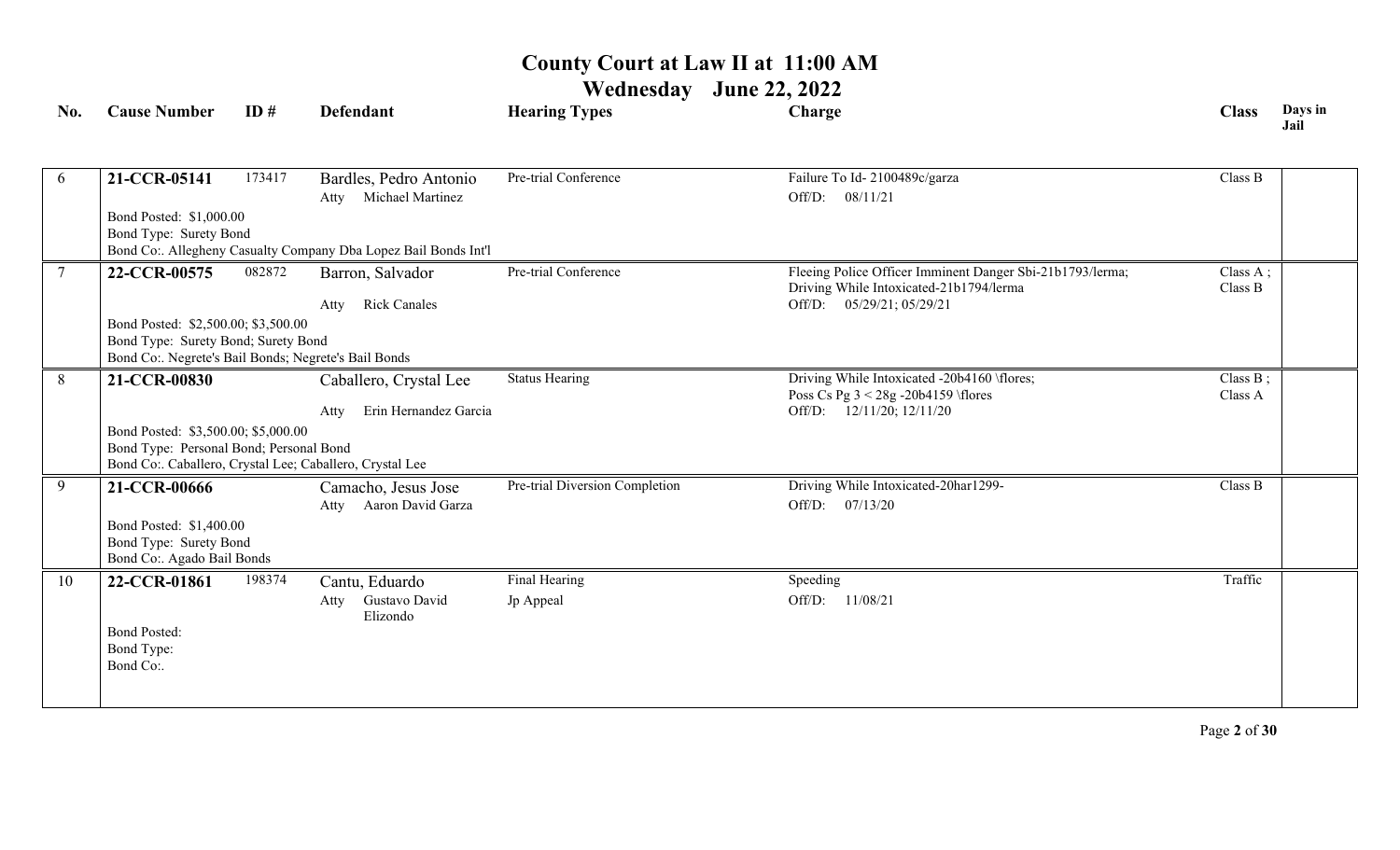| No. | <b>Cause Number</b>                               | ID#    | <b>Defendant</b>                                          | <b>Hearing Types</b>       | Charge                                                   | <b>Class</b> | Days in<br>Jail |
|-----|---------------------------------------------------|--------|-----------------------------------------------------------|----------------------------|----------------------------------------------------------|--------------|-----------------|
|     |                                                   |        |                                                           |                            |                                                          |              |                 |
| 11  | 17-CCR-04706                                      | 284628 | Cantu, Roman Elle                                         | Pre-trial Conference       | Poss Cs Pg 3 < 28g- 171184/ochoa                         | Class A      |                 |
|     |                                                   |        | Luis De La Garza<br>Atty                                  |                            | Off/D: 07/23/17                                          |              |                 |
|     | Bond Posted: \$2,500.00                           |        |                                                           |                            |                                                          |              |                 |
|     | Bond Type: Surety Bond                            |        |                                                           |                            |                                                          |              |                 |
|     | Bond Co:. Bad Boyz Bail Bonds Ii                  |        |                                                           |                            |                                                          |              |                 |
| 12  | 22-CCR-00339                                      |        | Capetillo, Dominick                                       | Pre-trial Conference       | Racing On Highway-21har1974/gonzalez                     | Class B      |                 |
|     |                                                   |        | Isaiah                                                    |                            |                                                          |              |                 |
|     |                                                   |        | Benjamin Adam<br>Atty<br>Neece                            |                            | 09/05/21<br>Off/D:                                       |              |                 |
|     | Bond Posted: \$500.00                             |        |                                                           |                            |                                                          |              |                 |
|     | Bond Type: Surety Bond                            |        |                                                           |                            |                                                          |              |                 |
|     | Bond Co:. Esquivel Bail Bonds                     |        |                                                           |                            |                                                          |              |                 |
| 13  | 21-CCR-01369                                      | 282045 | Cardenas, Ezequiel                                        | <b>Status Hearing</b>      | Driving While Intoxicated-2020xmg3193/limas              | Class B      |                 |
|     |                                                   |        | Javier Aguirre<br>Atty                                    |                            | 12/27/20<br>Off/D:                                       |              |                 |
|     | Bond Posted: \$1,000.00<br>Bond Type: Surety Bond |        |                                                           |                            |                                                          |              |                 |
|     |                                                   |        | Bond Co:. 24 Hour Bail Bonds (international Fidelity Ins) |                            |                                                          |              |                 |
| 14  | 22-CCR-00668                                      |        | Carlin, Juan Carlos                                       | Pre-trial Conference       | Driving While Intoxicated-20har1020/garcia               | Class B      |                 |
|     |                                                   |        | Ruben Herrera<br>Atty                                     |                            | 05/30/20<br>Off/D:                                       |              |                 |
|     | Bond Posted: \$1,500.00                           |        |                                                           |                            |                                                          |              |                 |
|     | Bond Type: Surety Bond                            |        |                                                           |                            |                                                          |              |                 |
|     | Bond Co:. Devolada Bail Bonds                     |        |                                                           |                            |                                                          |              |                 |
| 15  | 18-CCR-00544                                      | 129397 | Cavazos, Blas, Iii                                        | Ptd Non-compliance Hearing | Assault Causes Bodily Injury Family Violence- Unarrested | Class A      |                 |
|     |                                                   |        | Ruben Herrera<br>Atty                                     |                            | 08/24/17<br>Off/D:                                       |              |                 |
|     | <b>Bond Posted:</b>                               |        |                                                           |                            | Pre-Trial Diversion Completion                           | 09/28/202    |                 |
|     | Bond Type:<br>Bond Co:.                           |        |                                                           |                            |                                                          |              |                 |
|     |                                                   |        |                                                           |                            |                                                          |              |                 |
|     |                                                   |        |                                                           |                            |                                                          |              |                 |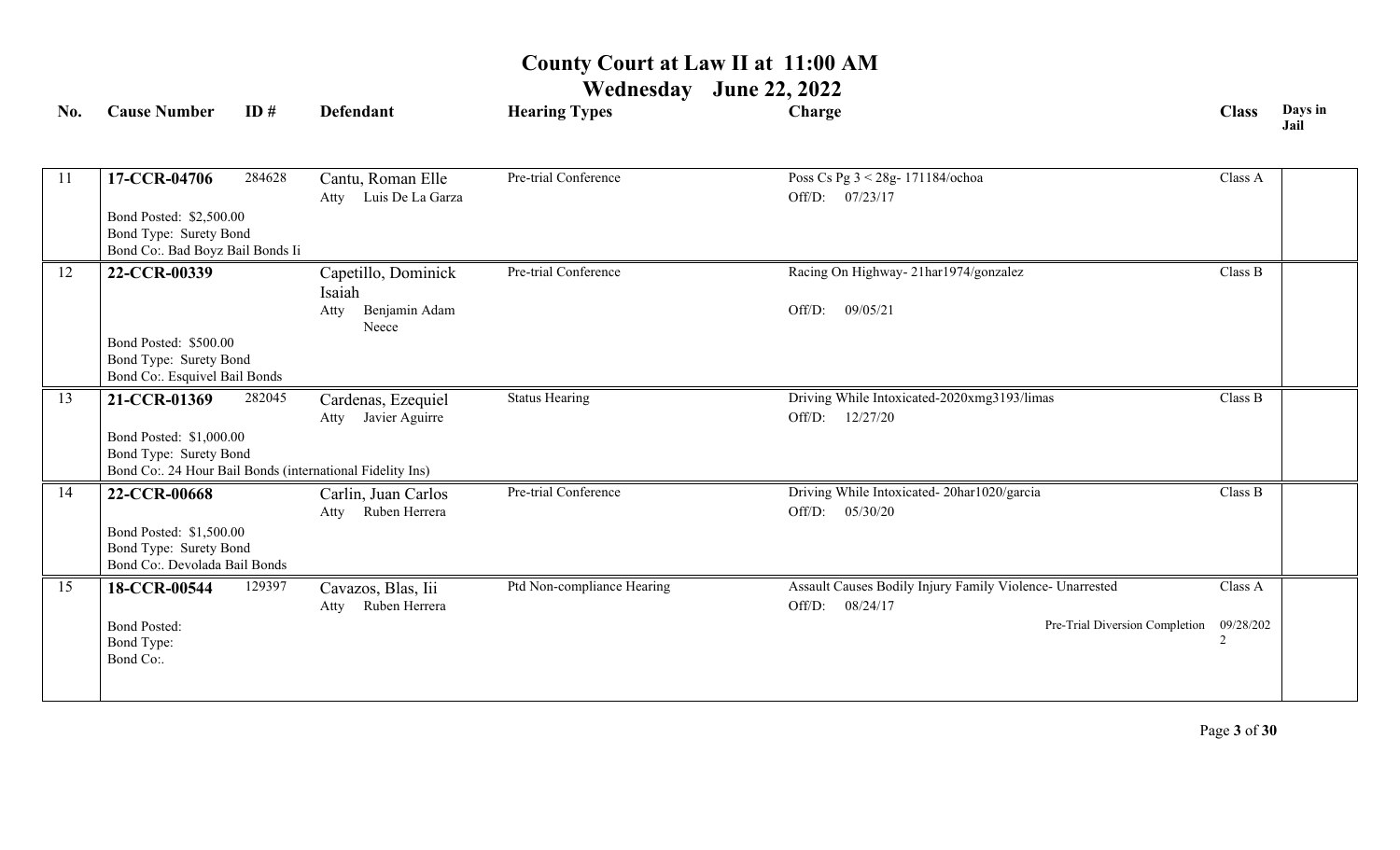| No. | <b>Cause Number</b>                                                                                                       | ID#    | <b>Defendant</b>                                       | <b>Hearing Types</b>                                    | Charge                                                               |                      | <b>Class</b> | Days in<br>Jail |
|-----|---------------------------------------------------------------------------------------------------------------------------|--------|--------------------------------------------------------|---------------------------------------------------------|----------------------------------------------------------------------|----------------------|--------------|-----------------|
| 16  | 22-CCR-01394                                                                                                              | 006204 | Chavez, Miguel, Jr.<br>Jonathan D. Gracia<br>Atty      | Compliance Hearing<br>On Interlock As Condition Of Bond | Driving While Intoxicated 2nd/21har2673/garcia<br>12/05/21<br>Off/D: |                      | Class A      |                 |
|     | Bond Posted: \$5,000.00<br>Bond Type: Surety Bond<br>Bond Co:. Ro-que Bail Bonds (allegheny Casualty Co.)                 |        |                                                        |                                                         |                                                                      | Pre-Trial Conference | 09/14/202    |                 |
| 17  | 20-CCR-00362<br>Bond Posted: \$3,000.00<br>Bond Type: Surety Bond<br>Bond Co:. Esquivel Bail Bonds                        | 227154 | Cisneros, Michael<br>Anthony<br>Michael Benton<br>Atty | <b>Status Hearing</b>                                   | Driving While Intoxicated- 19har2193/saenz<br>11/23/19<br>Off/D:     |                      | Class B      |                 |
| 18  | 21-CCR-05000<br>Bond Posted: \$2,000.00<br>Bond Type: Surety Bond<br>Bond Co:. Devolada Bail Bonds                        | 227154 | Cisneros, Michael<br>Anthony<br>Atty Michael Benton    | Pre-trial Conference                                    | Driving While Intoxicated-21har1685/saenz<br>07/23/21<br>Off/D:      |                      | Class B      |                 |
| 19  | 22-CCR-00905<br><b>Bond Posted:</b><br>Bond Type:<br>Bond Co:.                                                            |        | Cruz, Mario Ventura<br>Noe D Garza, Jr.<br>Atty        | Pre-trial Conference                                    | Driving While Intoxicated-2100264292/lerma<br>Off/D:<br>10/20/21     |                      | Class B      |                 |
| 20  | 21-CCR-02109<br>Bond Posted: \$2,000.00<br>Bond Type: Surety Bond<br>Bond Co:. A-fast Bail Bonds (allegheny Casualty Co.) | 282011 | Cuellar, Nicolas<br>Dolores Zarate<br>Atty             | <b>Status Hearing</b>                                   | Harassment - 2020xmg3139/garcia<br>Off/D:<br>11/16/20                |                      | Class B      |                 |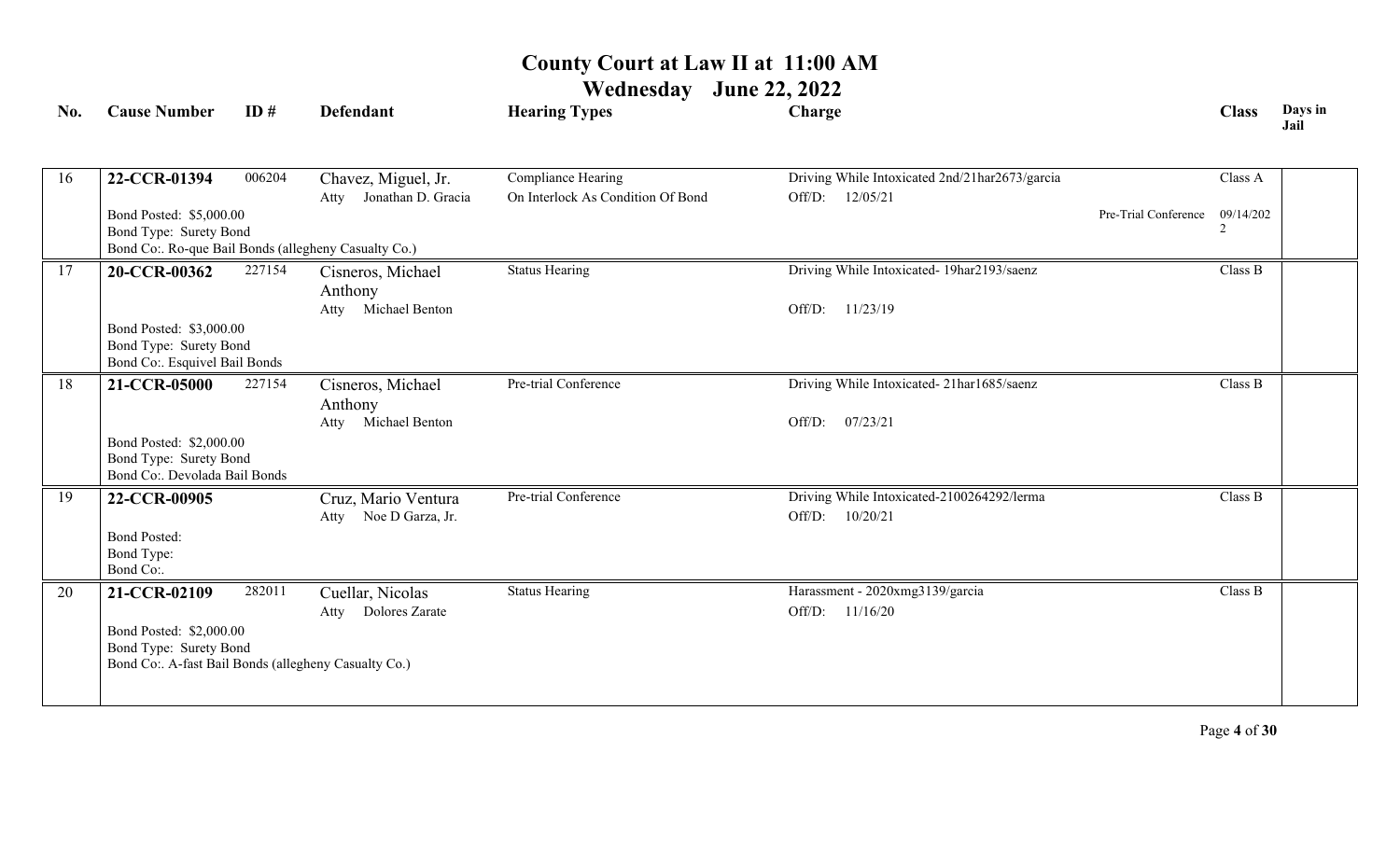| No. | <b>Cause Number</b>                                          | ID#    | <b>Defendant</b>                                               | <b>Hearing Types</b>  | Charge                                                                                       | <b>Class</b>            | Days in<br>Jail |
|-----|--------------------------------------------------------------|--------|----------------------------------------------------------------|-----------------------|----------------------------------------------------------------------------------------------|-------------------------|-----------------|
| 21  | 22-CCR-00809                                                 | 001653 | Curiel, Daniel Sanchez                                         | Pre-trial Conference  | Criminal Trespass-21b1775/diez                                                               | Class B                 |                 |
|     |                                                              |        | Ruben Herrera<br>Atty                                          |                       | 05/28/21<br>Off/D:                                                                           |                         |                 |
|     | Bond Posted: \$1,000.00                                      |        |                                                                |                       |                                                                                              |                         |                 |
|     | Bond Type: Personal Bond<br>Bond Co:. Curiel, Daniel Sanchez |        |                                                                |                       |                                                                                              |                         |                 |
| 22  | 21-CCR-02284                                                 | 252789 | Davalos, Jenny Marie                                           | <b>Status Hearing</b> | Communicating Gambling Information - 2021xmg1431/garcia                                      | Class A                 |                 |
|     |                                                              |        | Gustavo David<br>Atty<br>Elizondo                              |                       | 06/03/19<br>Off/D:                                                                           |                         |                 |
|     | <b>Bond Posted:</b>                                          |        |                                                                |                       |                                                                                              |                         |                 |
|     | Bond Type:<br>Bond Co:.                                      |        |                                                                |                       |                                                                                              |                         |                 |
| 23  | 21-CCR-02328                                                 | 252789 | Davalos, Jenny Marie                                           | <b>Status Hearing</b> | Hinder Apprehension/prosecution - 2021-lmg-0004/cano                                         | Class A                 |                 |
|     |                                                              |        | Gustavo David<br>Atty<br>Elizondo                              |                       | Off/D:<br>06/09/19                                                                           |                         |                 |
|     | <b>Bond Posted:</b>                                          |        |                                                                |                       |                                                                                              |                         |                 |
|     | Bond Type:<br>Bond Co:.                                      |        |                                                                |                       |                                                                                              |                         |                 |
| 24  | 21-CCR-03677                                                 | 252789 | Davalos, Jenny Marie                                           | Pre-trial Conference  | Racing On Highway-2021larw0076/warrant;<br>Obstruct Highway Passageway-2021larw0077/warrant; | Class B;<br>Class $B$ ; |                 |
|     |                                                              |        |                                                                |                       | Communicating Gambling Information-2021larw0079/warrant                                      | Class A                 |                 |
|     |                                                              |        | Gustavo David<br>Atty<br>Elizondo                              |                       | Off/D: 08/11/19; 08/11/19; 10/19/19                                                          |                         |                 |
|     | Bond Posted: \$1,000.00; \$1,000.00; \$2,000.00              |        |                                                                |                       |                                                                                              |                         |                 |
|     |                                                              |        | Bond Type: Personal Bond; Personal Bond; Personal Bond         |                       |                                                                                              |                         |                 |
|     | J/garcia                                                     |        | Bond Co:. Pr Bnd A/p J/garcia; Pr Bnd A/p J/garcia; Pr Bnd A/p |                       |                                                                                              |                         |                 |
|     |                                                              |        |                                                                |                       |                                                                                              |                         |                 |
|     |                                                              |        |                                                                |                       |                                                                                              |                         |                 |
|     |                                                              |        |                                                                |                       |                                                                                              |                         |                 |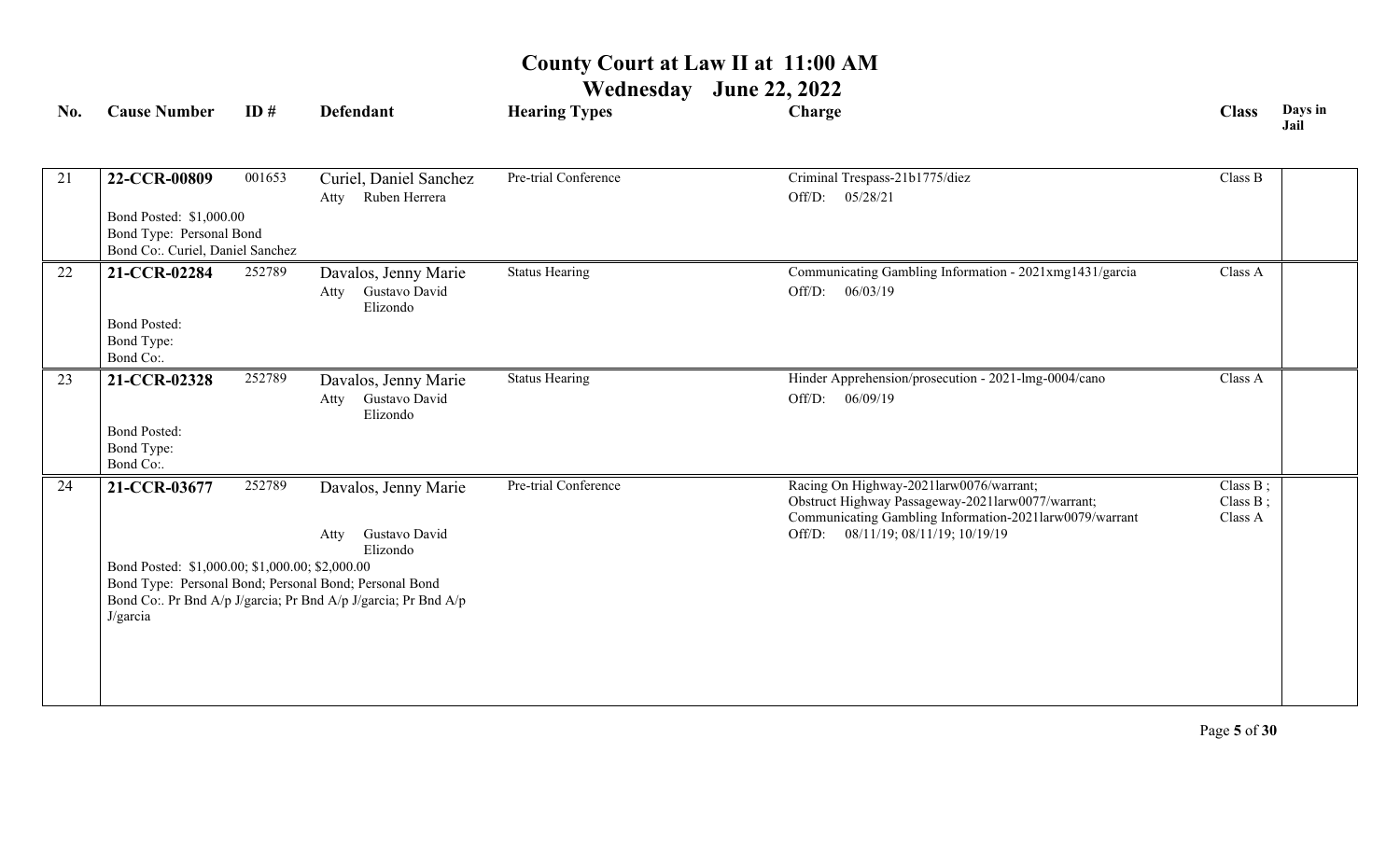**Wednesday June 22, 2022**

| No. | <b>Cause Number</b>                                                                                  | ID#    | <b>Defendant</b>                                          | <b>Hearing Types</b>  | Charge                                                                                                               | <b>Class</b>           | Days in<br>Jail |
|-----|------------------------------------------------------------------------------------------------------|--------|-----------------------------------------------------------|-----------------------|----------------------------------------------------------------------------------------------------------------------|------------------------|-----------------|
| 25  | 21-CCR-03732                                                                                         | 252789 | Davalos, Jenny Marie                                      | Pre-trial Conference  | Obstruct Highway Passageway - 2021lmg0005/cano;                                                                      | Class B;               |                 |
|     |                                                                                                      |        | Gustavo David<br>Atty<br>Elizondo                         |                       | Racing On Highway-2021lmg0003<br>Off/D: 06/23/19; 06/23/19                                                           | Class B                |                 |
|     | <b>Bond Posted:</b><br>Bond Type:<br>Bond Co:.                                                       |        |                                                           |                       |                                                                                                                      |                        |                 |
| 26  | 21-CCR-02210                                                                                         | 284578 | De La Garza, Almador<br>Charl                             | Pre-trial Conference  | Criminal Mischief >=\$100<\$750-21har290/garcia;<br>Theft Prop $>= $100 < $750-1$ har $289$ /garcia                  | Class $B$ ;<br>Class B |                 |
|     |                                                                                                      |        | Rene Gomez<br>Atty                                        |                       | Off/D: 02/07/21; 02/07/21                                                                                            |                        |                 |
|     | Bond Posted: \$2,000.00; \$1,500.00<br>Bond Type: Personal Bond; Surety Bond                         |        | Bond Co:. De La Garza, Almador Charl; Esquivel Bail Bonds |                       |                                                                                                                      |                        |                 |
| 27  | 21-CCR-01937                                                                                         |        | De Leon, Rodolfo<br>Ruben Herrera<br>Atty                 | <b>Status Hearing</b> | Driving While Intoxicated-20b4334/j.diez;<br>Poss Marij >2oz <= 4oz - 20b4335/j.diez<br>12/25/20; 12/25/20<br>Off/D: | Class $B$ ;<br>Class A |                 |
|     | <b>Bond Posted:</b><br>Bond Type:<br>Bond Co:.                                                       |        |                                                           |                       |                                                                                                                      |                        |                 |
| 28  | 21-CCR-02957                                                                                         |        | De Los Santos, Akeem                                      | <b>Status Hearing</b> | Driving While Intoxicated-20b3911/diez;<br>Duty On Striking Fixture/hwy Landscape>=\$200-20b3912/diez                | Class $B$ ;<br>Class B |                 |
|     |                                                                                                      |        | Rigoberto Flores, Jr.<br>Atty                             |                       | 11/22/20; 11/22/20<br>Off/D:                                                                                         |                        |                 |
|     | Bond Posted: \$5,000.00; \$3,000.00<br>Bond Type: Personal Bond; Surety Bond                         |        | Bond Co:. De Los Santos, Akeem; De Los Santos, Akeem      |                       |                                                                                                                      |                        |                 |
| 29  | 20-CCR-01932                                                                                         | 280232 | Deleon, Alexia Natalia<br>Juan R Flores<br>Atty           | <b>Status Hearing</b> | Driving While Intoxicated-2020xmg429/limas<br>02/23/20<br>Off/D:                                                     | Class B                |                 |
|     | Bond Posted: \$1,500.00<br>Bond Type: Surety Bond<br>Bond Co:. El Padrino Bail Bonds (universal F&c) |        |                                                           |                       |                                                                                                                      |                        |                 |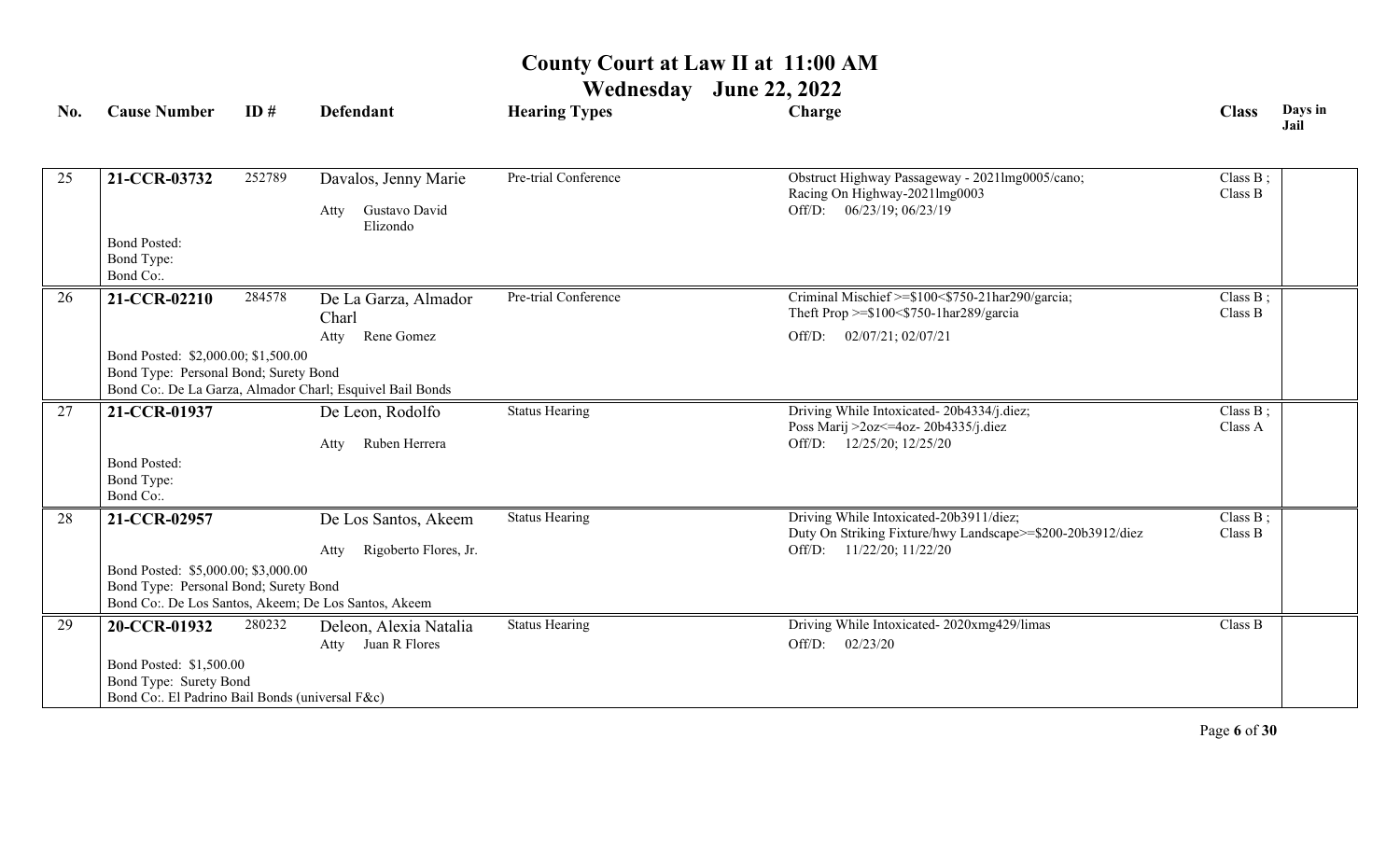| No. | <b>Cause Number</b>                                             | ID#    | Defendant                                              | <b>Hearing Types</b>  | Charge                                                       | <b>Class</b>    | Days in<br>Jail |
|-----|-----------------------------------------------------------------|--------|--------------------------------------------------------|-----------------------|--------------------------------------------------------------|-----------------|-----------------|
| 30  | 22-CCR-00095                                                    |        | Eligio, Efrain                                         | Pre-trial Conference  | Driving While Intoxicated Bac $\ge$ = 0.15-21b1260/bellamy   | Class A         |                 |
|     |                                                                 |        | Jaime Cavazos<br>Atty                                  |                       | 04/17/21<br>Off/D:                                           |                 |                 |
|     | Bond Posted: \$2,500.00                                         |        |                                                        |                       |                                                              |                 |                 |
|     | Bond Type: Surety Bond<br>Bond Co:. Pronto Bail Bonds           |        |                                                        |                       |                                                              |                 |                 |
| 31  | 21-CCR-00762                                                    |        | Espinoza, Ashley                                       | <b>Status Hearing</b> | Criminal Mischief-20b4047/lerma                              | Class A         |                 |
|     |                                                                 |        | Javier Aguirre<br>Atty                                 |                       | 12/04/20<br>Off/D:                                           |                 |                 |
|     | Bond Posted: \$2,000.00                                         |        |                                                        |                       |                                                              |                 |                 |
|     | Bond Type: Surety Bond<br>Bond Co:. Premier Bonding & Insurance |        |                                                        |                       |                                                              |                 |                 |
| 32  | 19-CCR-03283                                                    |        | Fernandez, Viridiana                                   | <b>Status Hearing</b> | Theft Prop >=\$100<\$750 - 19b1326/lerma                     | Class B         |                 |
|     |                                                                 |        | Richard J.w. Nunez<br>Atty                             |                       | 03/17/19<br>Off/D:                                           |                 |                 |
|     | Bond Posted: \$1,000.00                                         |        |                                                        |                       |                                                              |                 |                 |
|     | Bond Type: Personal Bond<br>Bond Co:. Fernandez, Viridiana      |        |                                                        |                       |                                                              |                 |                 |
| 33  | 20-CCR-03365                                                    | 079526 |                                                        | <b>Status Hearing</b> | Public Intoxication W/3 Prior Convictions-2020laf00065/salas | Class B         |                 |
|     |                                                                 |        | Figueroa, Juan Valentine<br>Joshua Duane Neece<br>Atty |                       | 06/17/20<br>Off/D:                                           |                 |                 |
|     | Bond Posted: \$3,000.00                                         |        |                                                        |                       |                                                              |                 |                 |
|     | Bond Type: Surety Bond                                          |        |                                                        |                       |                                                              |                 |                 |
|     | Bond Co:. Agado Bail Bonds                                      |        |                                                        |                       |                                                              |                 |                 |
| 34  | 17-CCR-01269                                                    | 180877 | Flores, Gustavo Gerardo                                | <b>Status Hearing</b> | Driving While Intoxicated-2016xmg03411/padilla               | Class B         |                 |
|     |                                                                 |        | Julio Ledezma<br>Atty                                  |                       | Off/D:<br>12/18/16                                           |                 |                 |
|     | Bond Posted: \$5,000.00<br>Bond Type: Surety Bond               |        |                                                        |                       | Announcement;                                                | 09/14/202<br>2; |                 |
|     | Bond Co:. El Padrino Bail Bonds (universal F&c)                 |        |                                                        |                       | Jury Trial                                                   | 09/26/202       |                 |
|     |                                                                 |        |                                                        |                       |                                                              | $\mathfrak{D}$  |                 |
|     |                                                                 |        |                                                        |                       |                                                              |                 |                 |
|     |                                                                 |        |                                                        |                       |                                                              |                 |                 |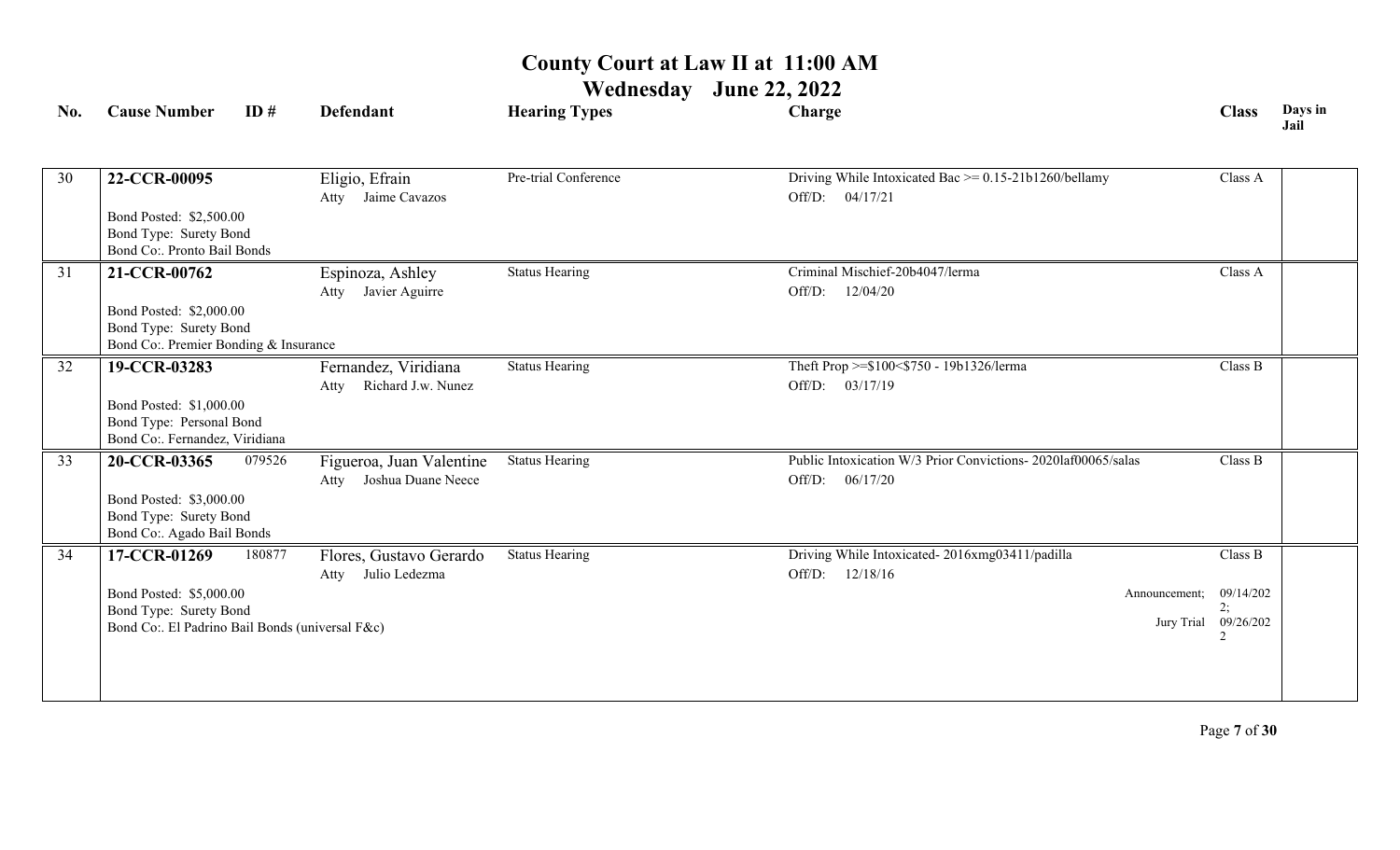| No. | <b>Cause Number</b>                                                                  | ID#    | <b>Defendant</b>                          | <b>Hearing Types</b>  | Charge                                                                              | <b>Class</b>                | Days in<br>Jail |
|-----|--------------------------------------------------------------------------------------|--------|-------------------------------------------|-----------------------|-------------------------------------------------------------------------------------|-----------------------------|-----------------|
|     |                                                                                      |        |                                           |                       |                                                                                     |                             |                 |
| 35  | 21-CCR-03328                                                                         |        | Flores, Ryan Isaiah<br>Atty Juan R Flores | Pre-trial Conference  | Racing On Highway - 21har862/a.saenz<br>Off/D: 04/17/21                             | Class B                     |                 |
|     | Bond Posted: \$1,500.00<br>Bond Type: Personal Bond<br>Bond Co:. Flores, Ryan Isaiah |        |                                           |                       |                                                                                     |                             |                 |
| 36  | 20-CCR-03383                                                                         | 280433 | Franco, Natalie Angelica                  | Status Hearing        | Driving While Intoxicated-A011420/cyganiewicz;<br>Failure To Id-A011520/gyganiewicz | Class B;<br>Class B         |                 |
|     | <b>Bond Posted:</b><br>Bond Type:<br>Bond Co:.                                       |        | Jonathan D. Gracia<br>Atty                |                       | 03/14/20; 03/14/20<br>Off/D:                                                        |                             |                 |
| 37  | 21-CCR-02494                                                                         |        | Fuentes Ramirez, Jimmy<br>Cristian        | <b>Status Hearing</b> | Driving While Intoxicated-21har192-saenz                                            | Class B                     |                 |
|     |                                                                                      |        | Cerise Reyna De<br>Atty<br>Garduno        |                       | 01/24/21<br>Off/D:                                                                  |                             |                 |
|     | <b>Bond Posted:</b><br>Bond Type:<br>Bond Co:.                                       |        |                                           |                       |                                                                                     |                             |                 |
| 38  | 22-CCR-01218                                                                         |        | Galindo, Evaristo<br>Atty Louis S. Sorola | Compliance Hearing    | Driving While Intoxicated Bac $\ge$ = 0.15-21b2826/bellamy<br>08/29/21<br>Off/D:    | Class A                     |                 |
|     | Bond Posted: \$5,000.00<br>Bond Type: Surety Bond<br>Bond Co:. Pronto Bail Bonds     |        |                                           |                       | Pre-Trial Conference                                                                | 09/14/202<br>$\overline{c}$ |                 |
| 39  | 20-CCR-01501                                                                         |        | Gallardo Fernandez,<br>Viridiana          | <b>Status Hearing</b> | Theft Prop >=\$100<\$750-19-b-4950/lerma                                            | Class B                     |                 |
|     |                                                                                      |        | Richard J.w. Nunez<br>Atty                |                       | Off/D:<br>12/24/19                                                                  |                             |                 |
|     | <b>Bond Posted:</b><br>Bond Type:<br>Bond Co:.                                       |        |                                           |                       |                                                                                     |                             |                 |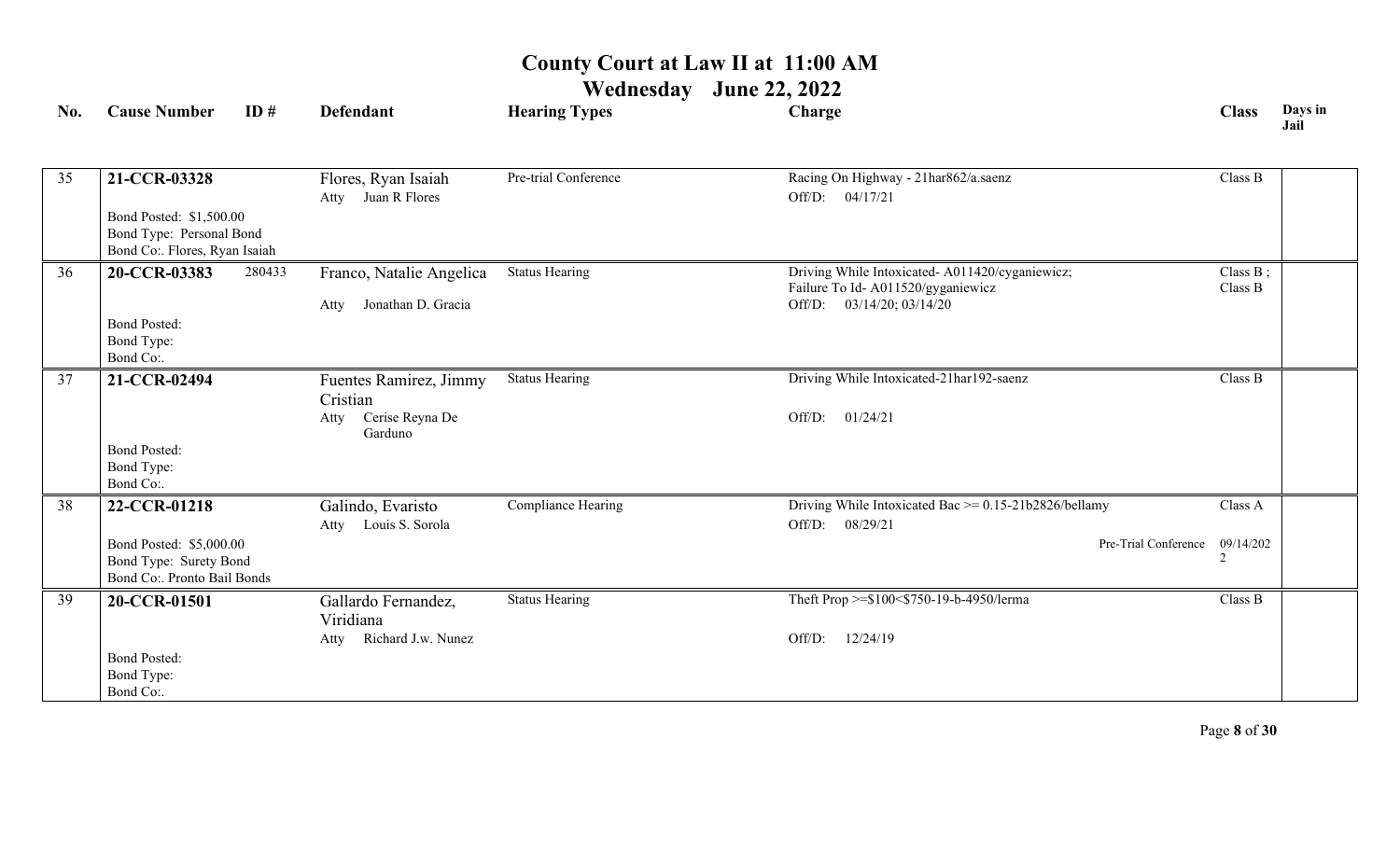| No. | <b>Cause Number</b>                                  | ID#    | <b>Defendant</b>                              | <b>Hearing Types</b>  | Charge                                                                         | <b>Class</b> | Days in<br>Jail |
|-----|------------------------------------------------------|--------|-----------------------------------------------|-----------------------|--------------------------------------------------------------------------------|--------------|-----------------|
| 40  | 21-CCR-02416                                         | 229673 |                                               | <b>Status Hearing</b> | Driving While Intoxicated 2nd-2020xmg03197/limas                               | Class A      |                 |
|     |                                                      |        | Gamez, Jose<br><b>Rick Canales</b><br>Atty    |                       | Off/D: 12/28/20                                                                |              |                 |
|     | Bond Posted: \$4,000.00                              |        |                                               |                       |                                                                                |              |                 |
|     | Bond Type: Surety Bond<br>Bond Co:. A N Bail Bonds   |        |                                               |                       |                                                                                |              |                 |
| 41  | 19-CCR-04515                                         | 093451 | Gamez, Marcelo                                | Pre-trial Conference  | Theft Prop >=\$100<\$750-14har2173/guerra                                      | Class B      |                 |
|     |                                                      |        | Atty James R. Young, Jr.                      |                       | Off/D: 01/01/14                                                                |              |                 |
|     | Bond Posted: \$1,500.00                              |        |                                               |                       |                                                                                |              |                 |
|     | Bond Type: Surety Bond                               |        |                                               |                       |                                                                                |              |                 |
|     | Bond Co:. Ro-que Bail Bonds (allegheny Casualty Co.) |        |                                               |                       |                                                                                |              |                 |
| 42  | 19-CCR-04548                                         | 093451 | Gamez, Marcelo                                | Pre-trial Conference  | Crim Trespass Habit/shltr/suprfund/infstrt- 19har593/guerra<br>Off/D: 04/02/19 | Class A      |                 |
|     | Bond Posted: \$3,500.00                              |        | James R. Young, Jr.<br>Atty                   |                       |                                                                                |              |                 |
|     | Bond Type: Surety Bond                               |        |                                               |                       |                                                                                |              |                 |
|     | Bond Co:. Ro-que Bail Bonds (allegheny Casualty Co.) |        |                                               |                       |                                                                                |              |                 |
| 43  | 21-CCR-02823                                         | 282284 | Garay, Cesar Jesus, Jr.                       | <b>Status Hearing</b> | Burglary Of Vehicle/2021008-hernandez                                          | Class A      |                 |
|     |                                                      |        | Rene Gomez<br>Atty                            |                       | Off/D: 02/06/21                                                                |              |                 |
|     | Bond Posted: \$5,000.00                              |        |                                               |                       |                                                                                |              |                 |
|     | Bond Type: Personal Bond                             |        |                                               |                       |                                                                                |              |                 |
|     | Bond Co:. H C Pr Bnd A/p J/limas                     |        |                                               |                       |                                                                                | Class A      |                 |
| 44  | 22-CCR-00662                                         | 282284 | Garay, Cesar Jesus, Jr.<br>Rene Gomez<br>Atty | Arraignment Hearing   | Evading Arrest Detention-2100262174/hernandez<br>Off/D: 07/03/21               |              |                 |
|     | Bond Posted: \$3,500.00                              |        |                                               |                       |                                                                                |              |                 |
|     | Bond Type: Surety Bond                               |        |                                               |                       |                                                                                |              |                 |
|     | Bond Co: Premier Bonding & Insurance                 |        |                                               |                       |                                                                                |              |                 |
|     |                                                      |        |                                               |                       |                                                                                |              |                 |
|     |                                                      |        |                                               |                       |                                                                                |              |                 |
|     |                                                      |        |                                               |                       |                                                                                |              |                 |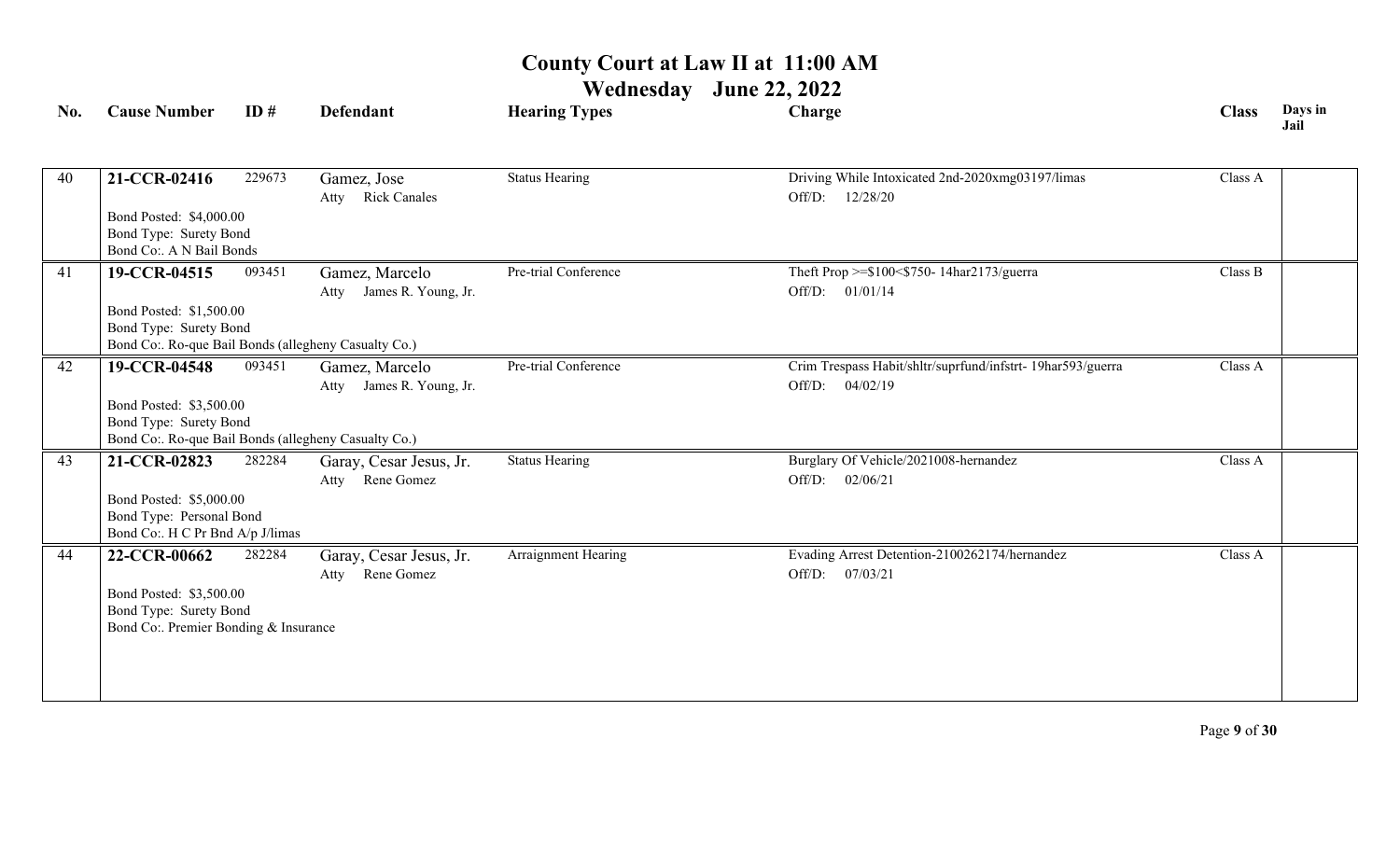| No. | <b>Cause Number</b>                                                                                               | ID#    | Defendant                                                                                                 | <b>Hearing Types</b>       | Charge                                                                              | <b>Class</b> | Days in<br>Jail |
|-----|-------------------------------------------------------------------------------------------------------------------|--------|-----------------------------------------------------------------------------------------------------------|----------------------------|-------------------------------------------------------------------------------------|--------------|-----------------|
| 48  | 20-CCR-01509                                                                                                      |        | Garcia, Clemente<br>Enrique C. Juarez<br>Atty                                                             | <b>Status Hearing</b>      | Driving While Intoxicated-20har30/saenz<br>Off/D: 01/06/20                          | Class B      |                 |
|     | Bond Posted: \$2,000.00<br>Bond Type: Surety Bond<br>Bond Co:. Ro-que Bail Bonds (allegheny Casualty Co.)         |        |                                                                                                           |                            |                                                                                     |              |                 |
| 45  | 17-CCR-01351<br>Bond Posted: \$1,500.00; \$5,000.00<br>Bond Type: Surety Bond; Surety Bond<br>Bonding & Insurance | 270010 | Garcia, Antonio<br>Javier Aguirre<br>Atty<br>Bond Co:. Bada Bing Bail Bonds (banker's Insurance); Premier | <b>Status Hearing</b>      | Poss Cs Pg 3 < 28g- 16b4368/neece<br>Off/D:<br>11/02/16                             | Class A      |                 |
| 46  | 19-CCR-05386<br>Bond Posted: \$2,500.00<br>Bond Type: Personal Bond<br>Bond Co:. Garcia, Briana Ayleene           |        | Garcia, Briana Ayleene<br>Abel Delgadillo<br>Atty                                                         | Ptd Non-compliance Hearing | Driving While Intoxicated-19b3711/nunez<br>Off/D:<br>10/03/19                       | Class B      |                 |
| 47  | 22-CCR-00364<br>Bond Posted: \$1,500.00<br>Bond Type: Personal Bond<br>Bond Co:. Garcia, Briana Ayleene           |        | Garcia, Briana Ayleene<br>Abel Delgadillo<br>Atty                                                         | Pre-trial Conference       | Driving While Intoxicated-210261/daniels<br>08/04/21<br>Off/D:                      | Class B      |                 |
| 49  | 20-CCR-03253<br>Bond Posted: \$5,000.00<br>Bond Type: Attorney Bond<br>Bond Co:. Lee Kenny Perez                  | 280806 | Garcia, Jessica Marie<br>Ruben Herrera<br>Atty                                                            | Motion To Revoke           | Driving While Intoxicated Bac $\ge$ = 0.15-2020xmg1173/garcia<br>Off/D:<br>05/28/20 | Class A      |                 |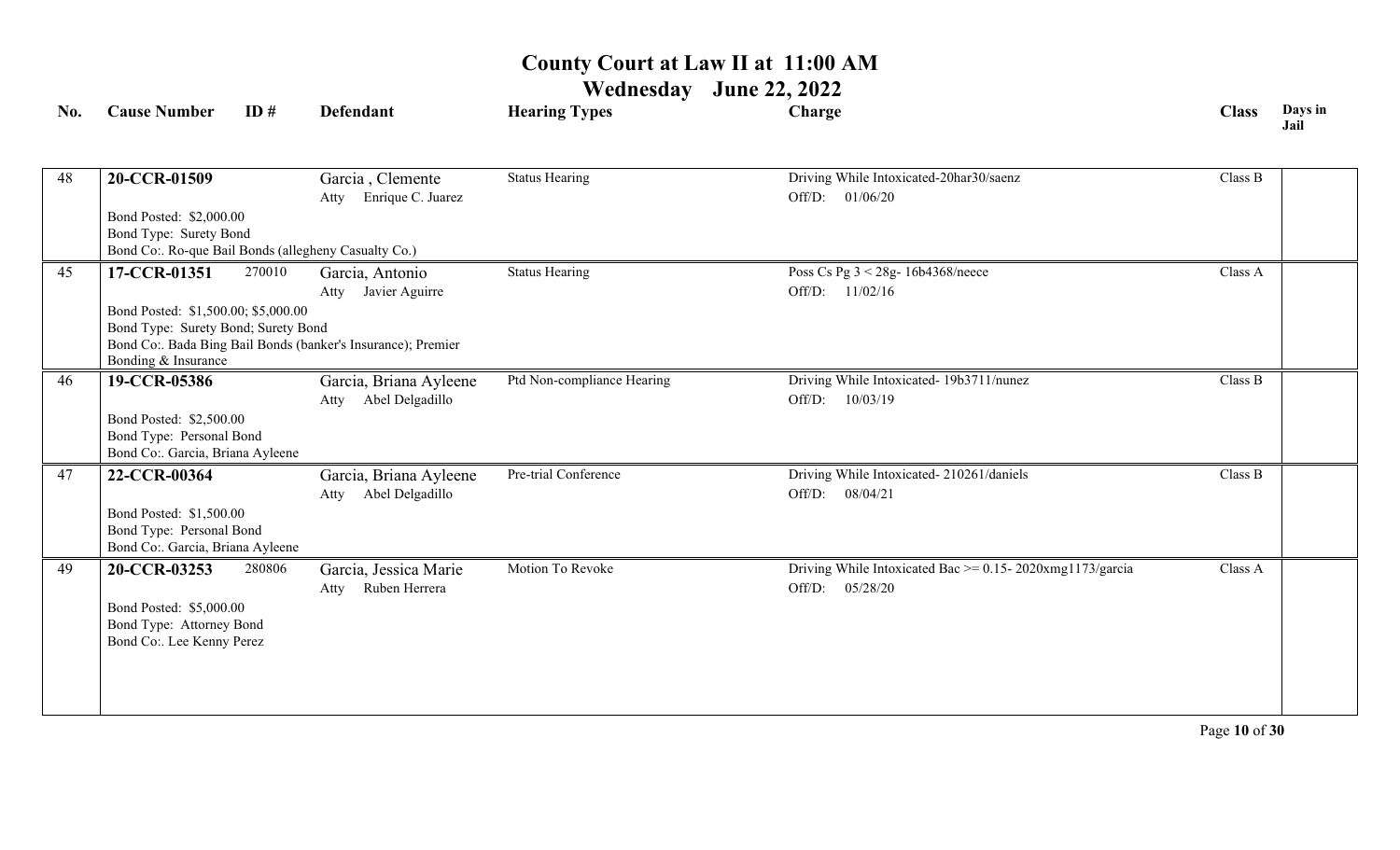| No. | <b>Cause Number</b>                                                                                               | ID#    | <b>Defendant</b>                               | <b>Hearing Types</b>  | Charge                                                                        | <b>Class</b> | Days in<br>Jail |
|-----|-------------------------------------------------------------------------------------------------------------------|--------|------------------------------------------------|-----------------------|-------------------------------------------------------------------------------|--------------|-----------------|
| 50  | 21-CCR-01047<br>Bond Posted: \$1,500.00<br>Bond Type: Surety Bond<br>Bond Co:. Agado Bail Bonds                   | 280806 | Garcia, Jessica Marie<br>Ruben Herrera<br>Atty | Motion To Revoke      | Assault Causes Bodily Inj-2020xmg2463-limas<br>10/23/20<br>Off/D:             | Class A      |                 |
| 51  | 08-CCR-0004451 222689<br><b>Bond Posted:</b><br>Bond Type:<br>Bond Co:.                                           |        | Garcia, Victor Resendez<br>Atty Noe Robles     | Motion To Revoke      | Assault Causes Bodily Injury Family Violence<br>Off/D: 02/27/08               | Class A      |                 |
| 52  | 08-CCR-0004454 222689<br>Bond Posted: \$3,000.00<br>Bond Type: Personal Bond<br>Bond Co:. Garcia, Victor Resendez |        | Garcia, Victor Resendez<br>Atty Noe Robles     | Motion To Revoke      | Assault Causes Bodily Injury Family Violence<br>Off/D:<br>02/27/08            | Class A      |                 |
| 53  | 22-CCR-01604<br><b>Bond Posted:</b><br>Bond Type:<br>Bond Co:.                                                    | 222689 | Garcia, Victor Resendez<br>Atty Noe Robles     | Compliance Hearing    | Driving While Intoxicated Bac $\ge$ = 0.15/21har2825/saenz<br>Off/D: 12/24/21 | Class A      |                 |
| 54  | 20-CCR-02070<br>Bond Posted: \$1,500.00<br>Bond Type: Surety Bond<br>Bond Co:. Premier Bonding & Insurance        |        | Garza, Gregg<br>Jonathan D. Gracia<br>Atty     | <b>Status Hearing</b> | Driving While Intoxicated-20b0688/flores<br>Off/D: 02/19/20                   | Class B      |                 |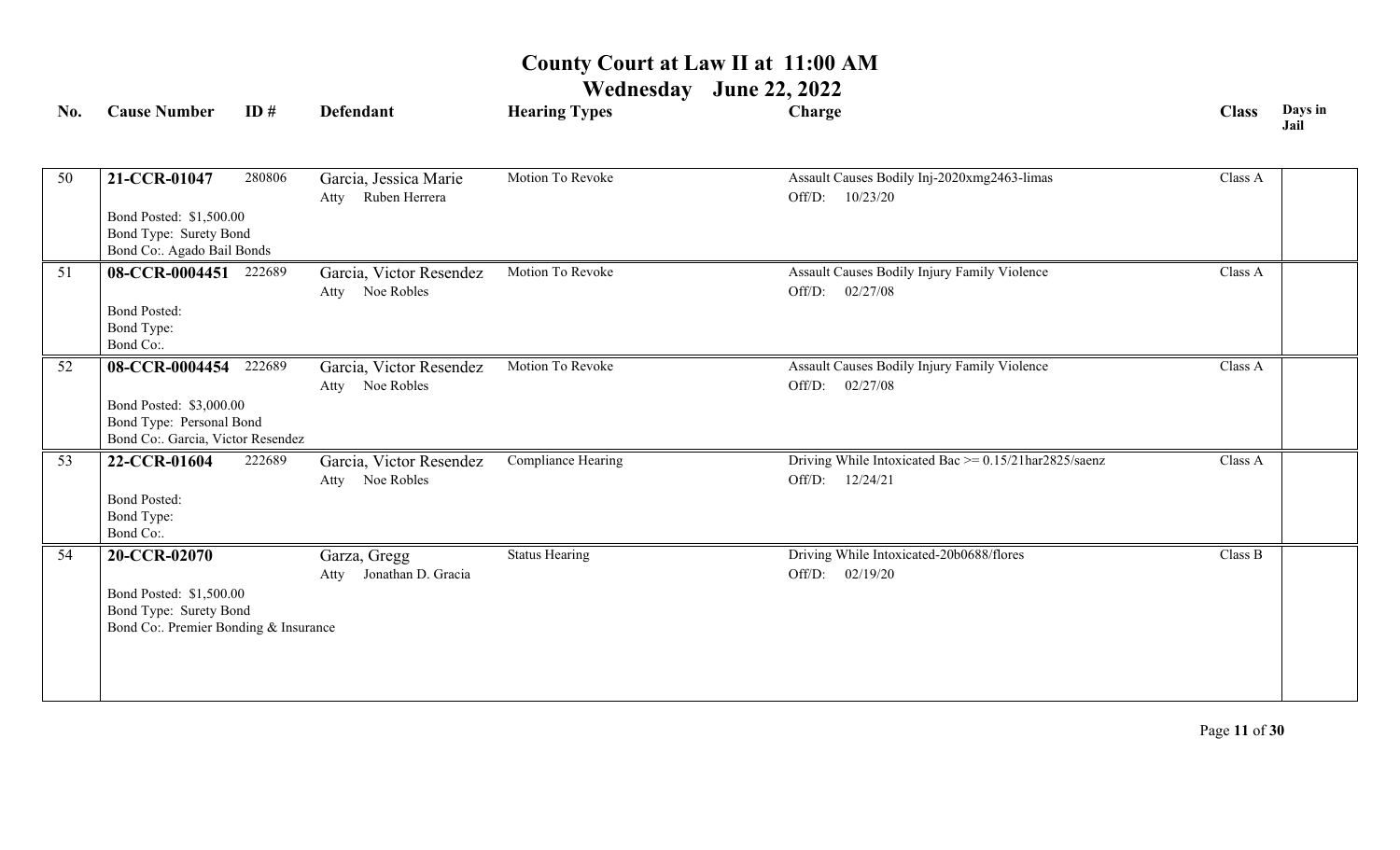| No. | <b>Cause Number</b>                                                       | ID#    | <b>Defendant</b>                                          | <b>Hearing Types</b>  | Charge                                                         | <b>Class</b> | Days in<br>Jail |
|-----|---------------------------------------------------------------------------|--------|-----------------------------------------------------------|-----------------------|----------------------------------------------------------------|--------------|-----------------|
|     |                                                                           |        |                                                           |                       |                                                                |              |                 |
| 55  | 20-CCR-01505                                                              | 187658 | Garza, Hector Jesus                                       | <b>Status Hearing</b> | Driving W/lic Inv W/prev Conv/susp/w/o Fin Res-20-b-0495/lerma | Class B      |                 |
|     |                                                                           |        | Rigoberto Flores, Jr.<br>Atty                             |                       | Off/D:<br>02/04/20                                             |              |                 |
|     | Bond Posted: \$2,500.00                                                   |        |                                                           |                       |                                                                |              |                 |
|     | Bond Type: Personal Bond<br>Bond Co:. Garza, Hector Jesus                 |        |                                                           |                       |                                                                |              |                 |
| 56  | 22-CCR-00389                                                              |        | Garza, Jennifer                                           | Pre-trial Conference  | Assault Causes Bodily Injury Family Violence-2021043/hernandez | Class A      |                 |
|     |                                                                           |        | Joshua Duane Neece<br>Atty                                |                       | Off/D:<br>05/31/21                                             |              |                 |
|     | Bond Posted: \$5,000.00                                                   |        |                                                           |                       |                                                                |              |                 |
|     | Bond Type: Surety Bond                                                    |        |                                                           |                       |                                                                |              |                 |
|     | Bond Co:. Bada Bing Bail Bonds (banker's Insurance)                       |        |                                                           |                       |                                                                |              |                 |
| 57  | 20-CCR-01489                                                              | 279984 | Gomez, David                                              | <b>Status Hearing</b> | Poss Marij <2oz-20har134/gonzalez                              | Class B      |                 |
|     |                                                                           |        | Jesus T Garcia, Jr.<br>Atty                               |                       | Off/D: 01/24/20                                                |              |                 |
|     | Bond Posted: \$2,500.00                                                   |        |                                                           |                       |                                                                |              |                 |
|     | Bond Type: Surety Bond<br>Bond Co:. El Padrino Bail Bonds (universal F&c) |        |                                                           |                       |                                                                |              |                 |
| 58  | 22-CCR-00677                                                              | 141319 | Gonzalez, Jaime                                           | Pre-trial Conference  | Driving While Intoxicated-2021xmg02341/limas                   | Class B      |                 |
|     |                                                                           |        | Cesar De Leon<br>Atty                                     |                       | Off/D: 08/24/21                                                |              |                 |
|     | Bond Posted: \$2,500.00                                                   |        |                                                           |                       |                                                                |              |                 |
|     | Bond Type: Surety Bond                                                    |        |                                                           |                       |                                                                |              |                 |
|     | Bond Co:. El Padrino Bail Bonds (universal F&c)                           |        |                                                           |                       |                                                                |              |                 |
| 59  | 20-CCR-01040                                                              | 249591 | Gonzalez, Juan Carlos                                     | <b>Status Hearing</b> | Driving While Intoxicated - 19b4928/bellamy                    | Class B      |                 |
|     |                                                                           |        | Joshua Duane Neece<br>Atty                                |                       | Off/D: 12/22/19                                                |              |                 |
|     | Bond Posted: \$1,500.00                                                   |        |                                                           |                       |                                                                |              |                 |
|     | Bond Type: Surety Bond                                                    |        | Bond Co: Jr's Express Bail Bonds (international Fidelity) |                       |                                                                |              |                 |
|     |                                                                           |        |                                                           |                       |                                                                |              |                 |
|     |                                                                           |        |                                                           |                       |                                                                |              |                 |
|     |                                                                           |        |                                                           |                       |                                                                |              |                 |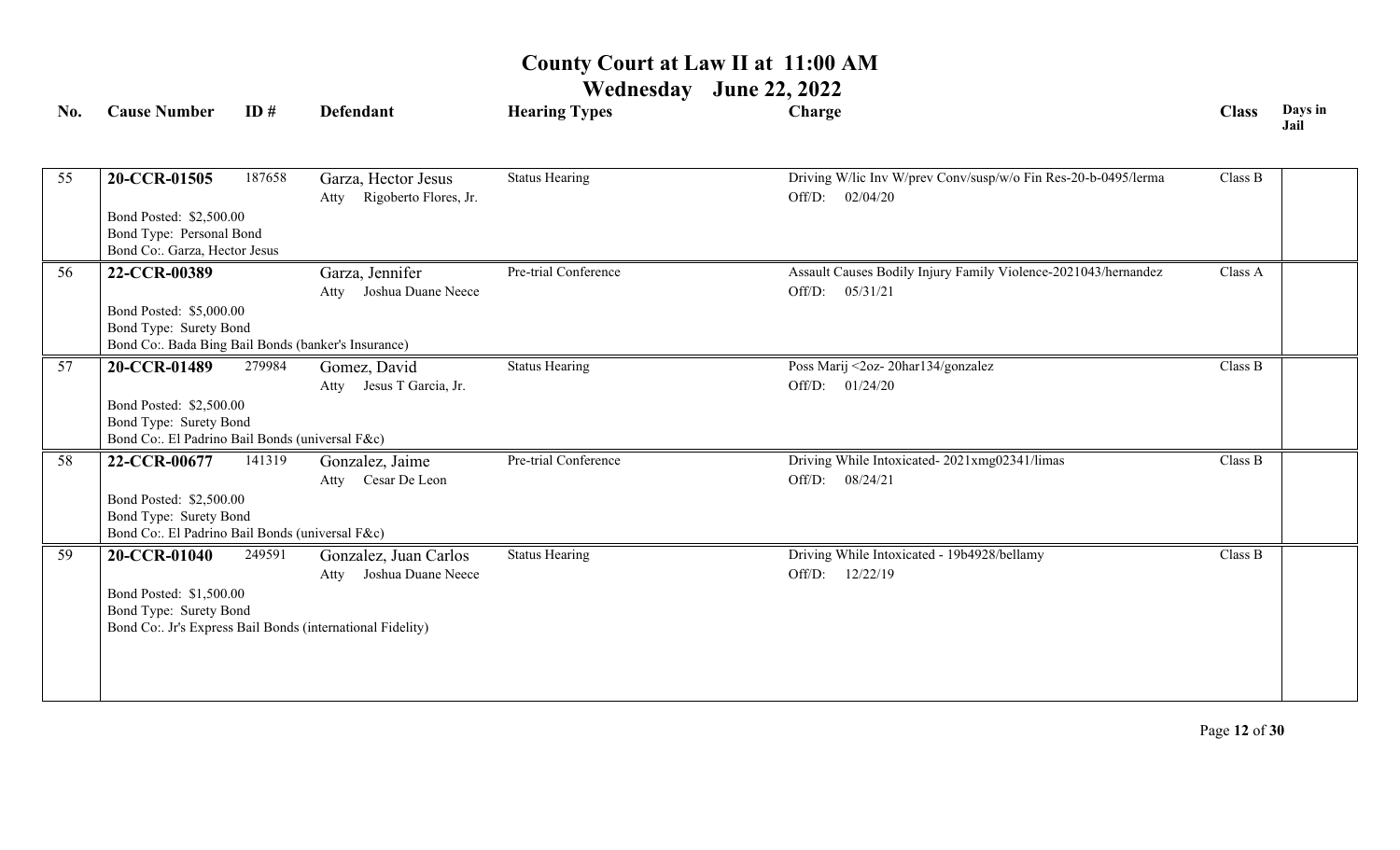| No. | <b>Cause Number</b>                     | ID#    | <b>Defendant</b>                                                | <b>Hearing Types</b>  | Charge                                         | <b>Class</b> | Days in<br>Jail |
|-----|-----------------------------------------|--------|-----------------------------------------------------------------|-----------------------|------------------------------------------------|--------------|-----------------|
| 60  | 21-CCR-02507                            | 283485 | Guerrero, Alfredo                                               | <b>Status Hearing</b> | Poss Marij <2oz-20b3500/diez                   | Class B      |                 |
|     |                                         |        | Robert Mendoza<br>Atty                                          |                       | 10/17/20<br>Off/D:                             |              |                 |
|     | Bond Posted: \$2,000.00                 |        |                                                                 |                       |                                                |              |                 |
|     | Bond Type: Personal Bond                |        |                                                                 |                       |                                                |              |                 |
|     | Bond Co:. Guerrero, Alfredo             |        |                                                                 |                       |                                                |              |                 |
| 61  | 21-CCR-01520                            | 112521 | Guerrero, Julio Jr                                              | <b>Status Hearing</b> | Driving While Intoxicated - 2021xmg00413/limas | Class B      |                 |
|     |                                         |        | Jonathan D. Gracia<br>Atty                                      |                       | Off/D:<br>02/09/21                             |              |                 |
|     | Bond Posted: \$1,500.00                 |        |                                                                 |                       |                                                |              |                 |
|     | Bond Type: Attorney Bond                |        |                                                                 |                       |                                                |              |                 |
|     | Bond Co:. Attny Srty Jonathan D. Gracia |        |                                                                 |                       |                                                |              |                 |
| 62  | 21-CCR-01239                            | 210058 | Gutierrez, Andrew                                               | <b>Status Hearing</b> | Driving While Intoxicated-2020laf125/salas     | Class B      |                 |
|     |                                         |        | Hernandez                                                       |                       |                                                |              |                 |
|     |                                         |        | Jaime Cavazos<br>Atty                                           |                       | 11/26/20<br>Off/D:                             |              |                 |
|     | <b>Bond Posted:</b>                     |        |                                                                 |                       |                                                |              |                 |
|     | Bond Type:<br>Bond Co:.                 |        |                                                                 |                       |                                                |              |                 |
| 63  | 22-CCR-01060                            | 281666 | Gutierrez, Ramiro                                               | <b>Status Hearing</b> | Driving While Intoxicated/21har2394/garcia     | Class B      |                 |
|     |                                         |        | Louis S. Sorola<br>Atty                                         |                       | Off/D:<br>10/28/21                             |              |                 |
|     | <b>Bond Posted:</b>                     |        |                                                                 |                       |                                                |              |                 |
|     | Bond Type:                              |        |                                                                 |                       |                                                |              |                 |
|     | Bond Co:.                               |        |                                                                 |                       |                                                |              |                 |
| 64  | 22-CCR-00673                            | 284172 | Herbert, Jack Jonathan                                          | Pre-trial Conference  | Racing On Highway-2021-laf-00332/salas         | Class B      |                 |
|     |                                         |        | John T. Blaylock<br>Atty                                        |                       | Off/D:<br>10/05/21                             |              |                 |
|     | Bond Posted: \$3,000.00                 |        |                                                                 |                       |                                                |              |                 |
|     | Bond Type: Surety Bond                  |        |                                                                 |                       |                                                |              |                 |
|     |                                         |        | Bond Co:. Allegheny Casualty Company Dba Lopez Bail Bonds Int'l |                       |                                                |              |                 |
|     |                                         |        |                                                                 |                       |                                                |              |                 |
|     |                                         |        |                                                                 |                       |                                                |              |                 |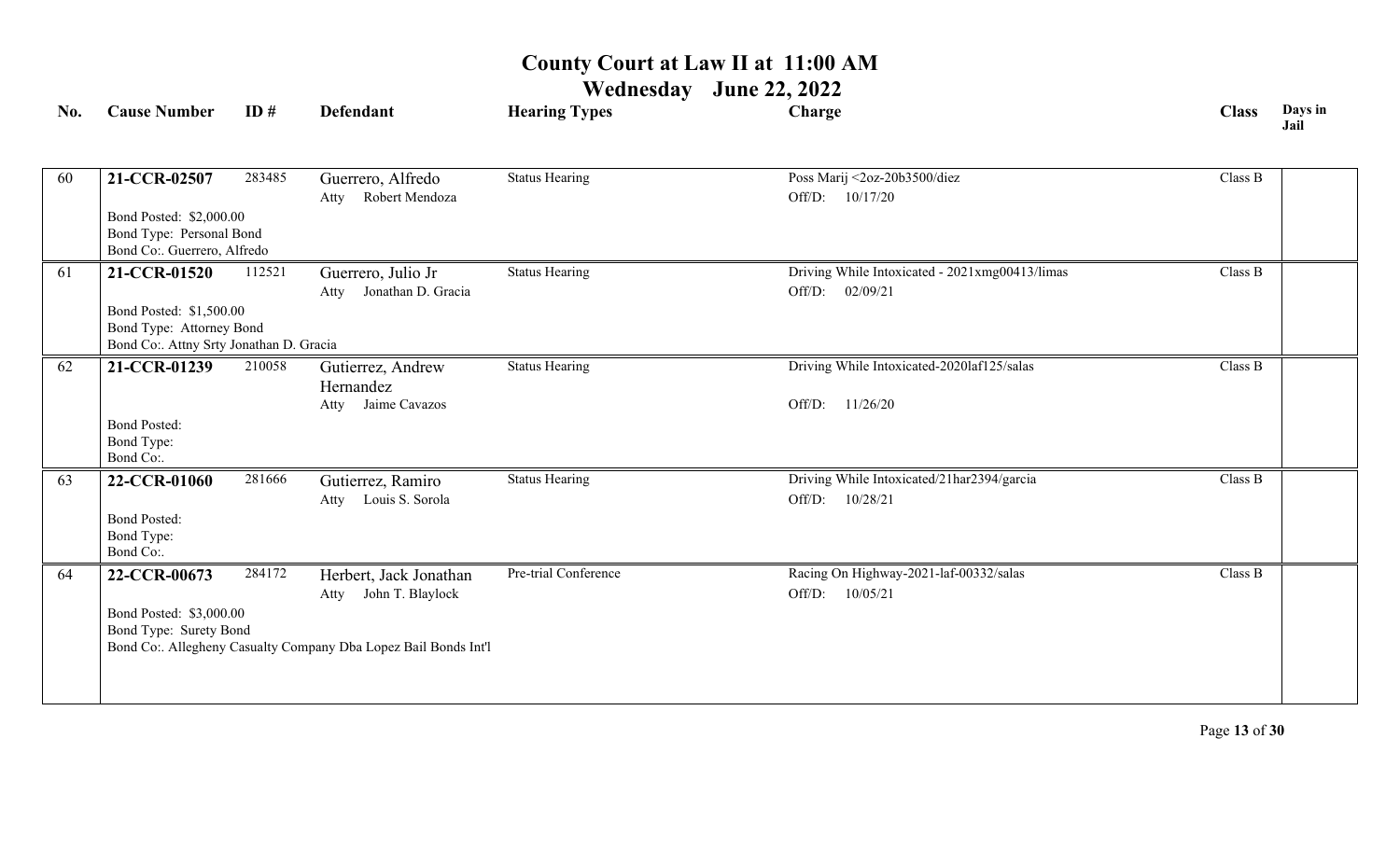| No. | <b>Cause Number</b>                                     | ID#    | <b>Defendant</b>                                       | <b>Hearing Types</b>           | Charge                                                          | <b>Class</b> | Days in<br>Jail |
|-----|---------------------------------------------------------|--------|--------------------------------------------------------|--------------------------------|-----------------------------------------------------------------|--------------|-----------------|
|     |                                                         |        |                                                        |                                |                                                                 |              |                 |
| 65  | 21-CCR-04740                                            | 177288 | Hernandez, Michelle<br>Nicole                          | <b>Status Hearing</b>          | Assault Causes Bodily Injury Family Violence-21har1296/r.garcia | Class A      |                 |
|     |                                                         |        | Gabriela Martinez<br>Atty                              |                                | Off/D:<br>06/06/21                                              |              |                 |
|     | Bond Posted: \$1,500.00                                 |        |                                                        |                                |                                                                 |              |                 |
|     | Bond Type: Surety Bond<br>Bond Co:. Devolada Bail Bonds |        |                                                        |                                |                                                                 |              |                 |
| 66  | 18-CCR-03466                                            | 280649 | Hernandez, Stephanie                                   | Pre-trial Diversion Completion | Driving While Intoxicated- 18b1599/decoss                       | Class B      |                 |
|     |                                                         |        | Noe D. Garza, Jr.<br>Atty                              | And States Ptd Non-compliance  | Off/D: 04/18/18                                                 |              |                 |
|     | Bond Posted: \$2,500.00                                 |        |                                                        |                                |                                                                 |              |                 |
|     | Bond Type: Personal Bond                                |        |                                                        |                                |                                                                 |              |                 |
|     | Bond Co:. Hernandez, Stephanie Lynn                     |        |                                                        |                                |                                                                 |              |                 |
| 67  | 20-CCR-02291                                            | 280215 | Hernandez, Thomas                                      | <b>Status Hearing</b>          | Crim Trespass Habit/shltr/suprfund/infstrt-2020laf00021         | Class A      |                 |
|     | Bond Posted: \$7,000.00                                 |        | Erin Hernandez Garcia<br>Atty                          |                                | Off/D:<br>02/21/20                                              |              |                 |
|     | Bond Type: Pre-Trial Bond                               |        |                                                        |                                |                                                                 |              |                 |
|     | Bond Co: Pre-trial Release Services                     |        |                                                        |                                |                                                                 |              |                 |
| 68  | 21-CCR-01736                                            | 280215 | Hernandez, Thomas                                      | <b>Status Hearing</b>          | Theft Prop >=\$100<\$750-2020laf00120/a.salas                   | Class B      |                 |
|     |                                                         |        | Ernest J. Hernandez<br>Atty                            |                                | Off/D: 11/12/20                                                 |              |                 |
|     | <b>Bond Posted:</b>                                     |        |                                                        |                                |                                                                 |              |                 |
|     | Bond Type:<br>Bond Co:.                                 |        |                                                        |                                |                                                                 |              |                 |
| 69  |                                                         | 280215 |                                                        | <b>Status Hearing</b>          | Engage In Organized Criminal Activity-2022laf00437/salas        | Class A      |                 |
|     | 22-CCR-01023                                            |        | Hernandez, Thomas, Jr.<br>Lawrence "l.j." Rabb<br>Atty |                                | Off/D: 03/16/22                                                 |              |                 |
|     | Bond Posted: \$5,000.00                                 |        |                                                        |                                |                                                                 |              |                 |
|     | Bond Type: Surety Bond                                  |        |                                                        |                                |                                                                 |              |                 |
|     | Bond Co:. El Padrino Bail Bonds (universal F&c)         |        |                                                        |                                |                                                                 |              |                 |
|     |                                                         |        |                                                        |                                |                                                                 |              |                 |
|     |                                                         |        |                                                        |                                |                                                                 |              |                 |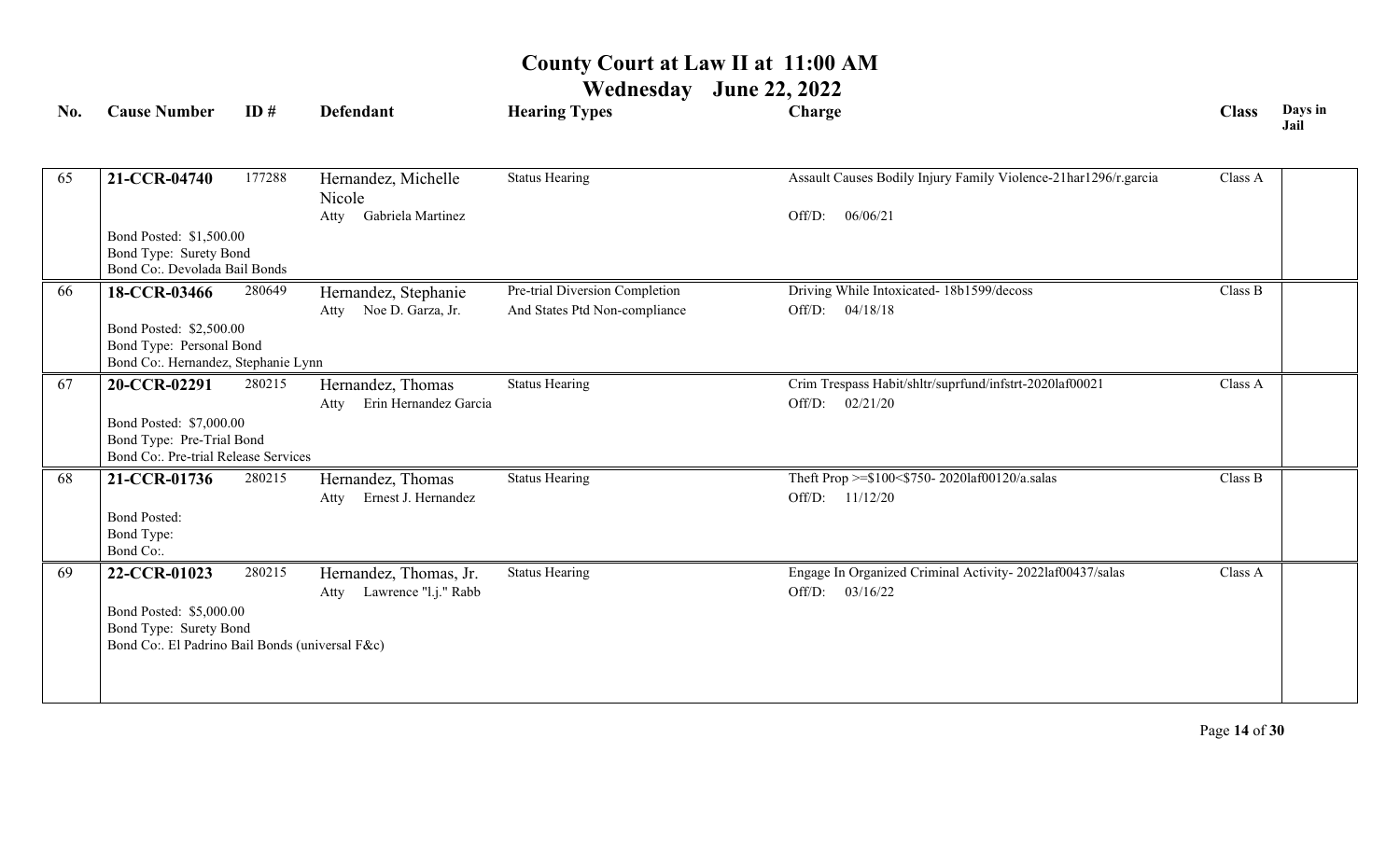| No. | <b>Cause Number</b>                                                                                | ID#    | <b>Defendant</b>                                             | <b>Hearing Types</b>                                  | Charge                                                                                | <b>Class</b> | Days in<br>Jail |
|-----|----------------------------------------------------------------------------------------------------|--------|--------------------------------------------------------------|-------------------------------------------------------|---------------------------------------------------------------------------------------|--------------|-----------------|
| 70  | 21-CCR-03517<br><b>Bond Posted:</b><br>Bond Type:<br>Bond Co:.                                     | 247833 | Hinojosa, Felicia<br>Atty Juan R Flores                      | Pre-trial Conference                                  | Criminal Trespass-2021laf00219/salas<br>Off/D: 05/04/21                               | Class B      |                 |
| 71  | 21-CCR-04011<br>Bond Posted: \$3,000.00<br>Bond Type: Surety Bond<br>Bond Co:. Esquivel Bail Bonds | 247833 | Hinojosa, Felicia<br>Atty Juan R Flores                      | Pre-trial Conference                                  | Assault Causes Bodily Injury Family Violence - 2021-laf-0247/salas<br>Off/D: 06/03/21 | Class A      |                 |
| 72  | 21-CCR-02461<br>Bond Posted: \$1,700.00<br>Bond Type: Surety Bond<br>Bond Co:. Esquivel Bail Bonds |        | Horna, Josue<br>Atty Jonathan D. Gracia                      | <b>Status Hearing</b><br>And Compliance On Violations | Driving While Intoxicated Bac $\ge$ = 0.15-21har446-gonzalez<br>Off/D: 02/27/21       | Class A      |                 |
| 73  | 21-CCR-02231<br><b>Bond Posted:</b><br>Bond Type:<br>Bond Co:.                                     | 152755 | Juarez, Antonio<br>Atty Cerise Reyna De<br>Garduno           | <b>Status Hearing</b>                                 | Assault Causes Bodily Injury Family Violence- 21har356/r.garcia<br>Off/D: 02/17/21    | Class A      |                 |
| 74  | 12-CCR-04693<br><b>Bond Posted:</b><br>Bond Type:<br>Bond Co:.                                     |        | Leal Martinez, Oliverio<br>Elizabeth Valdez<br>Atty<br>Garza | Pre-trial Conference                                  | Driv While Intox 12-har1172/gonzalez<br>Off/D:<br>06/09/12                            | Class B      |                 |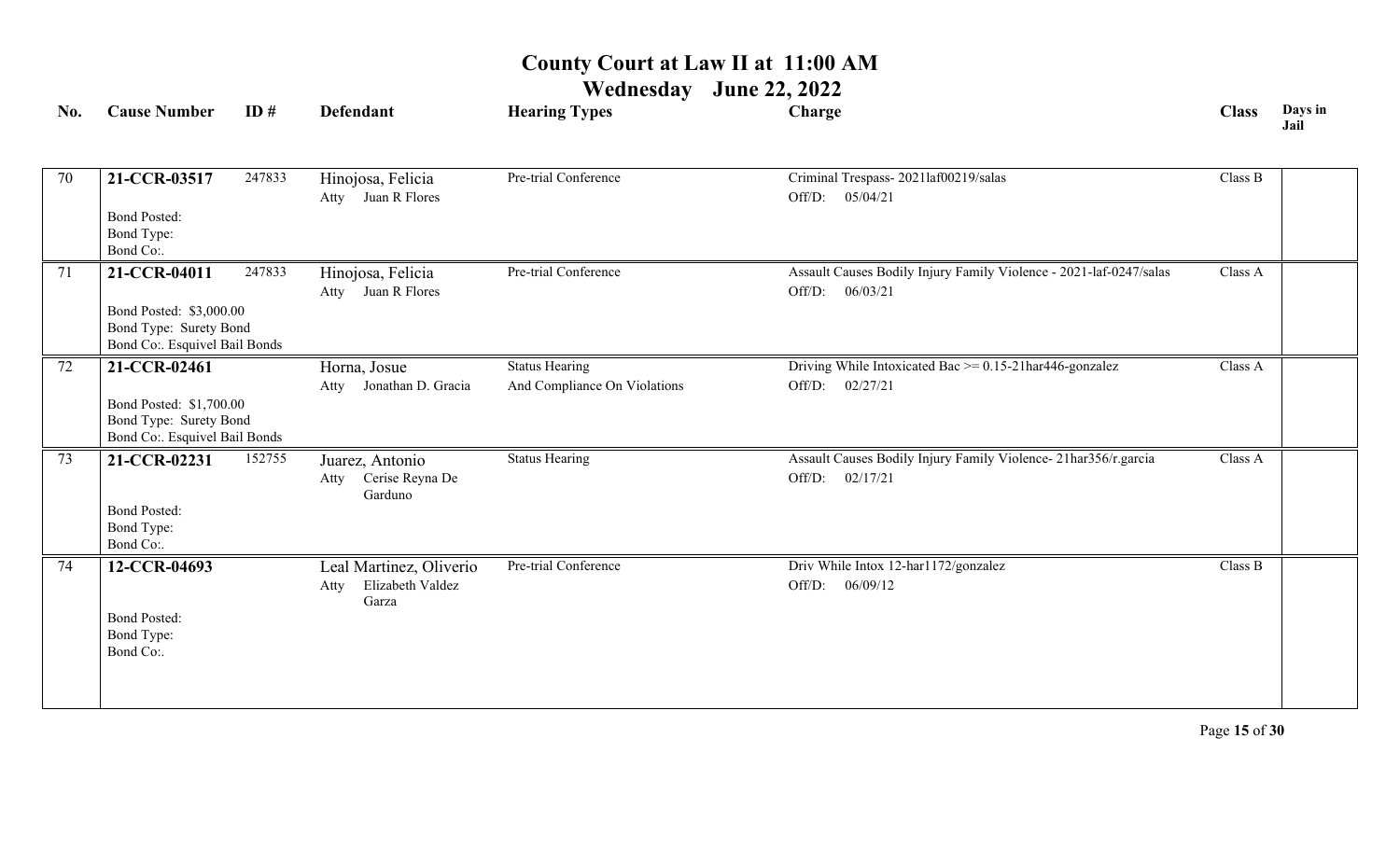**Wednesday June 22, 2022**

|              | ID#          | <b>Defendant</b>                                                                                                                                                                                                                                                       | <b>Hearing Types</b>                                                                                                                                                                                                                                                         | Charge                                                                                               | <b>Class</b>                          | Days in<br>Jail |
|--------------|--------------|------------------------------------------------------------------------------------------------------------------------------------------------------------------------------------------------------------------------------------------------------------------------|------------------------------------------------------------------------------------------------------------------------------------------------------------------------------------------------------------------------------------------------------------------------------|------------------------------------------------------------------------------------------------------|---------------------------------------|-----------------|
| 21-CCR-01767 | 069585       | Leal, Alma Delia<br>Elizabeth Valdez<br>Atty                                                                                                                                                                                                                           | <b>Status Hearing</b>                                                                                                                                                                                                                                                        | Assault Causes Bodily Injury Family Violence-a-0433-20/cyganiewicz<br>11/29/20<br>Off/D:             | Class A                               |                 |
|              |              |                                                                                                                                                                                                                                                                        |                                                                                                                                                                                                                                                                              |                                                                                                      |                                       |                 |
| 21-CCR-02297 | 069585       | Leal, Alma Delia<br>Elizabeth Valdez<br>Atty<br>Garza                                                                                                                                                                                                                  | <b>Status Hearing</b>                                                                                                                                                                                                                                                        | Viol Protect Order Bias/prejudice- A0441-20/e.cyganiewicz<br>Off/D:<br>12/13/20                      | Class A                               |                 |
|              |              |                                                                                                                                                                                                                                                                        |                                                                                                                                                                                                                                                                              |                                                                                                      |                                       |                 |
| 21-CCR-02905 | 069585       | Leal, Alma Delia<br>Elizabeth Valdez<br>Atty<br>Garza                                                                                                                                                                                                                  | <b>Status Hearing</b>                                                                                                                                                                                                                                                        | Viol Bond/protective Order-a003221-cyganiewicz<br>Off/D:<br>03/02/21                                 | Class A                               |                 |
|              |              |                                                                                                                                                                                                                                                                        |                                                                                                                                                                                                                                                                              |                                                                                                      |                                       |                 |
| 22-CCR-00838 |              | Lleo, William                                                                                                                                                                                                                                                          | Pre-trial Conference                                                                                                                                                                                                                                                         | Poss Marij >2oz <= 4oz-21b99/flores;<br>Driving W/lic Inv W/prev Conv/susp/w/o Fin Res-21b98/flores; | Class $A$ ;<br>Class $B$ ;<br>Class A |                 |
|              |              | Salvador Garcia<br>Atty                                                                                                                                                                                                                                                |                                                                                                                                                                                                                                                                              | Off/D: 01/08/21; 01/08/21; 01/08/21                                                                  |                                       |                 |
| 16-CCR-05950 | 072186       | Luna, Jose Ramon<br>Ruben Herrera<br>Atty                                                                                                                                                                                                                              | <b>Status Hearing</b>                                                                                                                                                                                                                                                        | Assault Causes Bodily Inj-unarrested<br>Off/D:<br>09/04/16                                           | Class A                               |                 |
|              | <b>Bonds</b> | Bond Posted: \$5,000.00<br>Bond Type: Surety Bond<br>Bond Posted: \$10,000.00<br>Bond Type: Surety Bond<br>Bond Posted: \$5,000.00<br>Bond Type: Surety Bond<br>Bond Posted: \$1,000.00<br>Bond Type: Surety Bond<br>Bond Posted: \$3,000.00<br>Bond Type: Surety Bond | Garza<br>Bond Co:. Bada Bing Bail Bonds (banker's Insurance)<br>Bond Co:. Bada Bing Bail Bonds (banker's Insurance)<br>Bond Co:. Bada Bing Bail Bonds (banker's Insurance)<br>Bond Co:. Bad Boyz Bail Bonds Ii<br>Bond Co:. Allegheny Casualty Company Dba Jr's Express Bail |                                                                                                      | Poss Cs Pg $3 < 28g-21b100$ flores    |                 |

Page **16** of **30**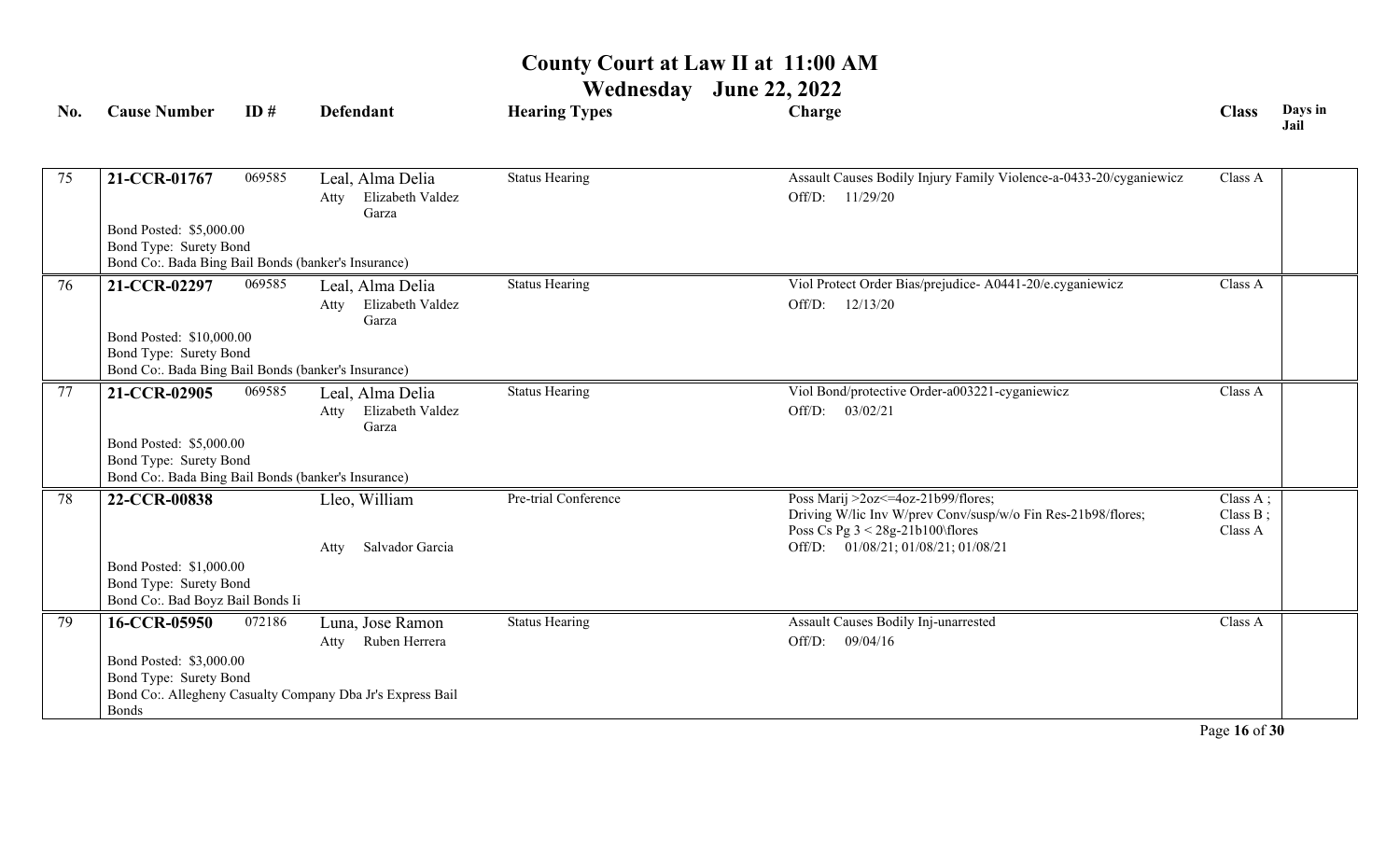| No. | <b>Cause Number</b>                                                                                | ID#    | Defendant                                            | <b>Hearing Types</b>          | Charge                                                                                                 | <b>Class</b>        | Days in<br>Jail |
|-----|----------------------------------------------------------------------------------------------------|--------|------------------------------------------------------|-------------------------------|--------------------------------------------------------------------------------------------------------|---------------------|-----------------|
|     |                                                                                                    |        |                                                      |                               |                                                                                                        |                     |                 |
| 80  | 21-CCR-02712                                                                                       | 232458 | Machuca, Ricardo<br>Atty Joshua Duane Neece          | <b>Status Hearing</b>         | Poss Marij <2oz-2021xmg249/limas<br>Off/D: 01/28/21                                                    | Class B             |                 |
|     | Bond Posted: \$1,500.00<br>Bond Type: Personal Bond<br>Bond Co:. Pr Bnd J/limas                    |        |                                                      |                               |                                                                                                        |                     |                 |
| 81  | 20-CCR-03168                                                                                       |        | Martinez, Amanda                                     | <b>Status Hearing</b>         | Driving While Intoxicated-200255987/delgadillo                                                         | Class B             |                 |
|     | Bond Posted: \$1,000.00<br>Bond Type: Personal Bond<br>Bond Co:. Martinez, Amanda                  |        | Atty Ernest J. Hernandez                             |                               | Off/D: 08/01/20                                                                                        |                     |                 |
| 82  | 20-CCR-02432                                                                                       | 272446 | Martinez, Cassandra<br>Michael Benton<br>Atty        | <b>Status Hearing</b>         | Driving While Intoxicated-20har501/guerra<br>Off/D: 03/18/20                                           | Class B             |                 |
|     | Bond Posted: \$3,000.00<br>Bond Type: Surety Bond<br>Bond Co:. Esquivel Bail Bonds                 |        |                                                      |                               |                                                                                                        |                     |                 |
| 83  | 21-CCR-01936                                                                                       | 272446 | Martinez, Cassandra                                  | <b>Status Hearing</b>         | Resist Arrest Search Or Transport- 21har121/garcia;<br>Criminal Mischief >=\$100<\$750-21har122/garcia | Class A;<br>Class B |                 |
|     | <b>Bond Posted:</b><br>Bond Type:<br>Bond Co:.                                                     |        | Michael Benton<br>Atty                               | Case Abated With Divert Court | 01/13/21; 01/13/21<br>Off/D:                                                                           |                     |                 |
| 84  | 20-CCR-03486<br>Bond Posted: \$3,000.00<br>Bond Type: Surety Bond<br>Bond Co:. Esquivel Bail Bonds | 085350 | Martinez, Elena Herrera<br>Enrique C. Juarez<br>Atty | <b>Status Hearing</b>         | Assault Causes Bodily Injury Family Violence/20har1063/guerra<br>06/08/20<br>Off/D:                    | Class A             |                 |
|     |                                                                                                    |        |                                                      |                               |                                                                                                        |                     |                 |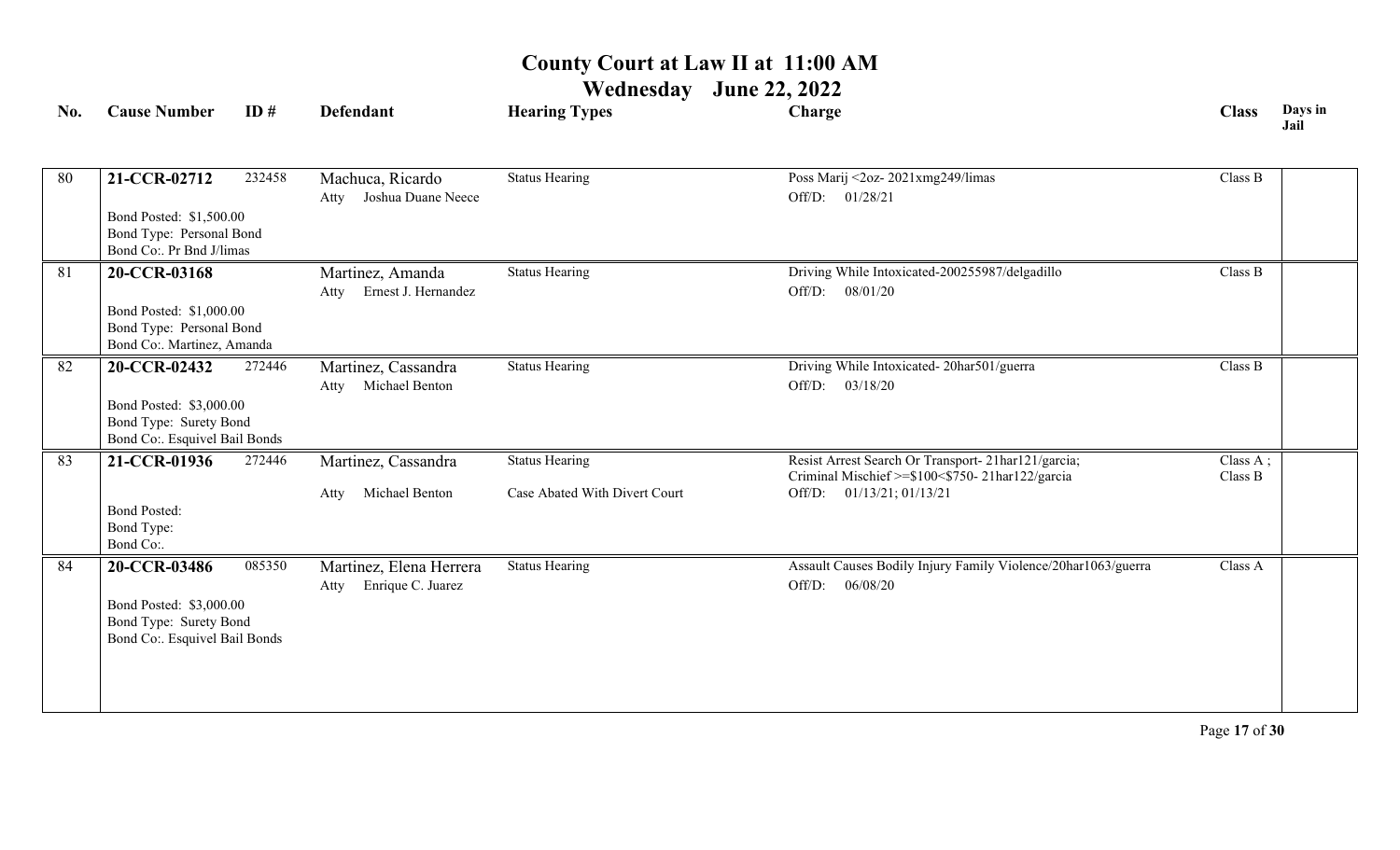| No. | <b>Cause Number</b>                               | ID#    | <b>Defendant</b>                             | <b>Hearing Types</b>  | Charge                                                                                     | <b>Class</b> | Days in<br>Jail |
|-----|---------------------------------------------------|--------|----------------------------------------------|-----------------------|--------------------------------------------------------------------------------------------|--------------|-----------------|
|     |                                                   |        |                                              | Pre-trial Conference  |                                                                                            | Class A      |                 |
| 85  | 21-CCR-01462                                      | 279352 | Martinez, Eric<br>Jonathan D. Gracia<br>Atty |                       | Fail To Identify Fugitive Intent Give False Info- 19-00689c\ Yudesis<br>Off/D:<br>12/21/20 |              |                 |
|     | <b>Bond Posted:</b><br>Bond Type:<br>Bond Co:.    |        |                                              |                       |                                                                                            |              |                 |
| 86  | 21-CCR-04296                                      | 283569 | Martinez, Geronimo                           | <b>Status Hearing</b> | Driving While Intoxicated Bac $\ge$ = 0.15-21xmg1888/garcia                                | Class A      |                 |
|     |                                                   |        | Carreon<br>Ancelmo Naranjo, Jr.              |                       | 07/03/21<br>Off/D:                                                                         |              |                 |
|     | Bond Posted: \$2,000.00                           |        | Atty                                         |                       |                                                                                            |              |                 |
|     | Bond Type: Surety Bond                            |        |                                              |                       |                                                                                            |              |                 |
|     | Bond Co:. Premier Bonding & Insurance             |        |                                              |                       |                                                                                            |              |                 |
| 87  | 21-CCR-03097                                      |        | Martinez, Shannon                            | <b>Status Hearing</b> | Poss Marij <2oz/21b0835-lerma                                                              | Class B      |                 |
|     |                                                   |        | Nicole<br>Erin Hernandez Garcia<br>Atty      |                       | 03/15/21<br>Off/D:                                                                         |              |                 |
|     | <b>Bond Posted:</b>                               |        |                                              |                       |                                                                                            |              |                 |
|     | Bond Type:                                        |        |                                              |                       |                                                                                            |              |                 |
|     | Bond Co:.                                         |        |                                              |                       |                                                                                            |              |                 |
| 88  | 16-CCR-03720                                      |        | Matamoros, Jeremy                            | <b>Status Hearing</b> | Driving While Intoxicated- 16har784/zanca                                                  | Class B      |                 |
|     |                                                   |        | Jonathan D. Gracia<br>Atty                   |                       | 04/08/16<br>Off/D:                                                                         |              |                 |
|     | Bond Posted: \$2,000.00<br>Bond Type: Surety Bond |        |                                              |                       |                                                                                            |              |                 |
|     | Bond Co:. Agado Bail Bonds                        |        |                                              |                       |                                                                                            |              |                 |
| 89  | 21-CCR-03339                                      | 278662 | Melendez, Jose D                             | <b>Status Hearing</b> | Driving While Intoxicated Bac $\ge$ = 0.15 - 21har870/a.saenz                              | Class A      |                 |
|     |                                                   |        | Benjamin Adam<br>Atty<br>Neece               |                       | Off/D:<br>04/18/21                                                                         |              |                 |
|     | Bond Posted: \$2,000.00                           |        |                                              |                       |                                                                                            |              |                 |
|     | Bond Type: Surety Bond                            |        |                                              |                       |                                                                                            |              |                 |
|     | Bond Co:. Devolada Bail Bonds                     |        |                                              |                       |                                                                                            |              |                 |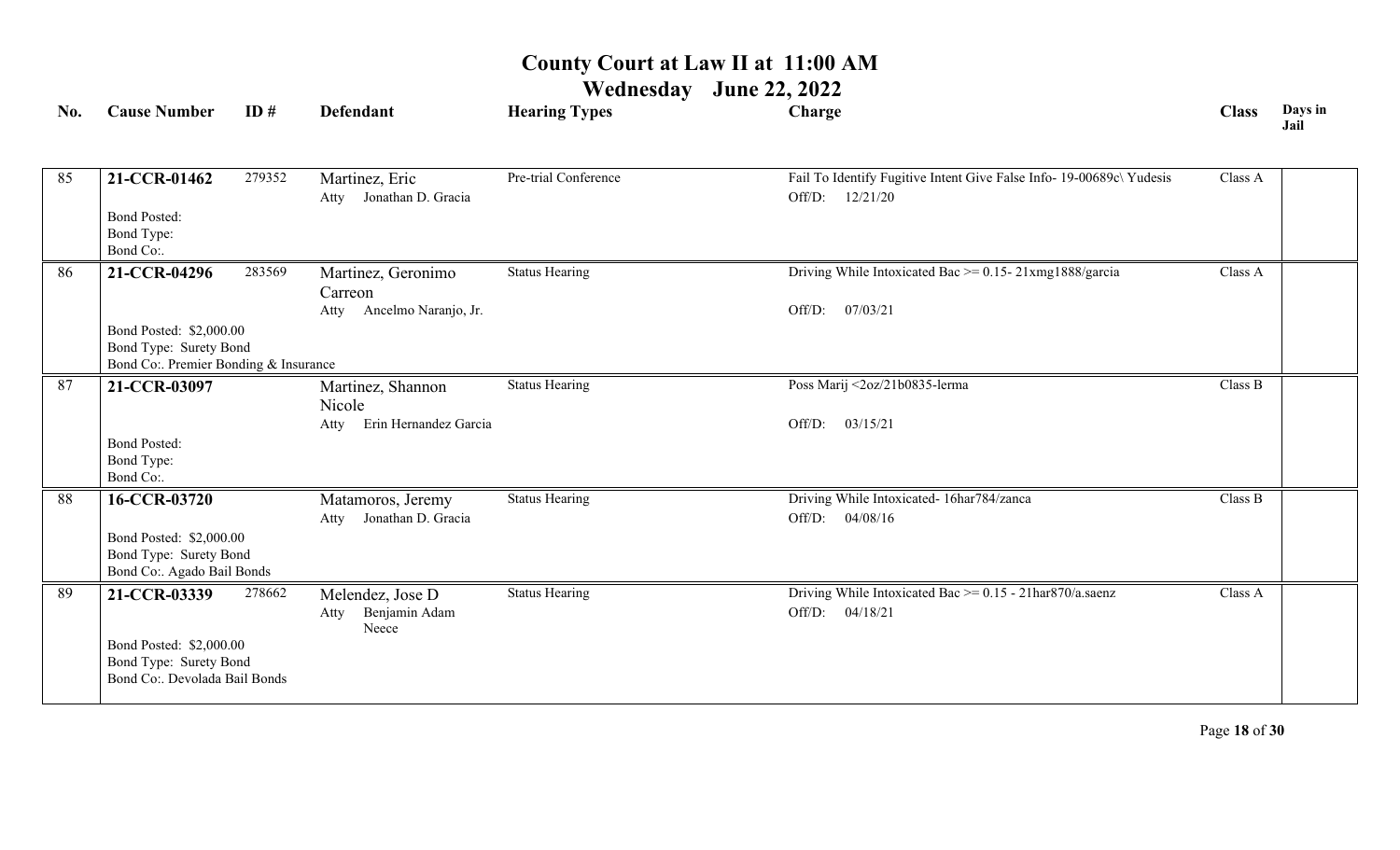| No. | <b>Cause Number</b>                                  | ID#    | <b>Defendant</b>                                                 | <b>Hearing Types</b>  | Charge                                                                        |               | <b>Class</b>               | Days in<br>Jail |
|-----|------------------------------------------------------|--------|------------------------------------------------------------------|-----------------------|-------------------------------------------------------------------------------|---------------|----------------------------|-----------------|
|     |                                                      |        |                                                                  | Motion To Revoke      |                                                                               |               |                            |                 |
| 90  | 18-CCR-02128                                         | 040595 | Mena, Louis, Jr.<br>Juan R Flores<br>Atty                        |                       | Assault Causes Bodily Inj- 17har1983/guerra<br>01/29/18<br>Off/D:             |               | Class A                    |                 |
|     | Bond Posted: \$2,500.00                              |        |                                                                  |                       |                                                                               |               |                            |                 |
|     | Bond Type: Surety Bond                               |        |                                                                  |                       |                                                                               |               |                            |                 |
|     | Bond Co:. Bada Bing Bail Bonds (banker's Insurance)  |        |                                                                  |                       |                                                                               |               |                            |                 |
| 91  | 19-CCR-05326                                         | 258369 | Meza, Oscar Omar                                                 | <b>Status Hearing</b> | Driving While Intoxicated Bac >= 0.15- 19b3759/bellamy                        |               | Class A                    |                 |
|     |                                                      |        | Robert Mendoza<br>Atty                                           |                       | 10/05/19<br>Off/D:                                                            |               |                            |                 |
|     | Bond Posted: \$1,500.00                              |        |                                                                  |                       |                                                                               | Announcement; | 08/31/202                  |                 |
|     | Bond Type: Surety Bond                               |        |                                                                  |                       |                                                                               |               | 2;<br>Jury Trial 09/12/202 |                 |
|     | Bond Co:. A Bail Bonds                               |        |                                                                  |                       |                                                                               |               |                            |                 |
| 92  | 21-CCR-01498                                         | 280744 | Molina, Jocelyn Karel                                            | <b>Status Hearing</b> | Poss Dangerous Drug A-0205-20 J/cyganiewicz                                   |               | Class A                    |                 |
|     |                                                      |        | Salvador Garcia<br>Atty                                          |                       | Off/D:<br>05/21/20                                                            |               |                            |                 |
|     | Bond Posted: \$5,000.00                              |        |                                                                  |                       |                                                                               |               |                            |                 |
|     | Bond Type: Attorney Bond                             |        |                                                                  |                       |                                                                               |               |                            |                 |
|     | Bond Co:. Attny Srty Salvador Garcia                 |        |                                                                  |                       |                                                                               |               |                            |                 |
| 93  | 22-CCR-00117                                         |        | Montanez Perez, Luis                                             | Pre-trial Conference  | Driving While Intoxicated Bac $\ge$ = 0.15-21har1838/garcia                   |               | Class A                    |                 |
|     |                                                      |        | Humberto                                                         |                       |                                                                               |               |                            |                 |
|     |                                                      |        | Ray Rodriguez, Jr.<br>Atty                                       |                       | Off/D:<br>08/13/21                                                            |               |                            |                 |
|     | <b>Bond Posted:</b>                                  |        |                                                                  |                       |                                                                               |               |                            |                 |
|     | Bond Type:                                           |        |                                                                  |                       |                                                                               |               |                            |                 |
|     | Bond Co:.                                            |        |                                                                  |                       |                                                                               |               |                            |                 |
| 94  | 21-CCR-02032                                         | 282647 | Moreno, Dominic                                                  | <b>Status Hearing</b> | Poss Cs Pg 3 < 28g-2021xmg00781/limas;                                        |               | Class A;                   |                 |
|     |                                                      |        |                                                                  |                       | Unl Carrying Weapon-2021xmg00782/limas;<br>Poss Marij <2oz-2021xmg00783/limas |               | Class A;<br>Class B        |                 |
|     |                                                      |        | Helen O. Delgadillo<br>Atty                                      |                       | Off/D: 03/24/21; 03/24/21; 03/24/21                                           |               |                            |                 |
|     | Bond Posted: \$2,500.00; \$2,500.00; \$5,000.00      |        |                                                                  |                       |                                                                               |               |                            |                 |
|     | Bond Type: Personal Bond; Personal Bond; Surety Bond |        |                                                                  |                       |                                                                               |               |                            |                 |
|     |                                                      |        | Bond Co:. P.r. Bond J/limas; P.r. Bond J/limas; Agado Bail Bonds |                       |                                                                               |               |                            |                 |
|     |                                                      |        |                                                                  |                       |                                                                               |               |                            |                 |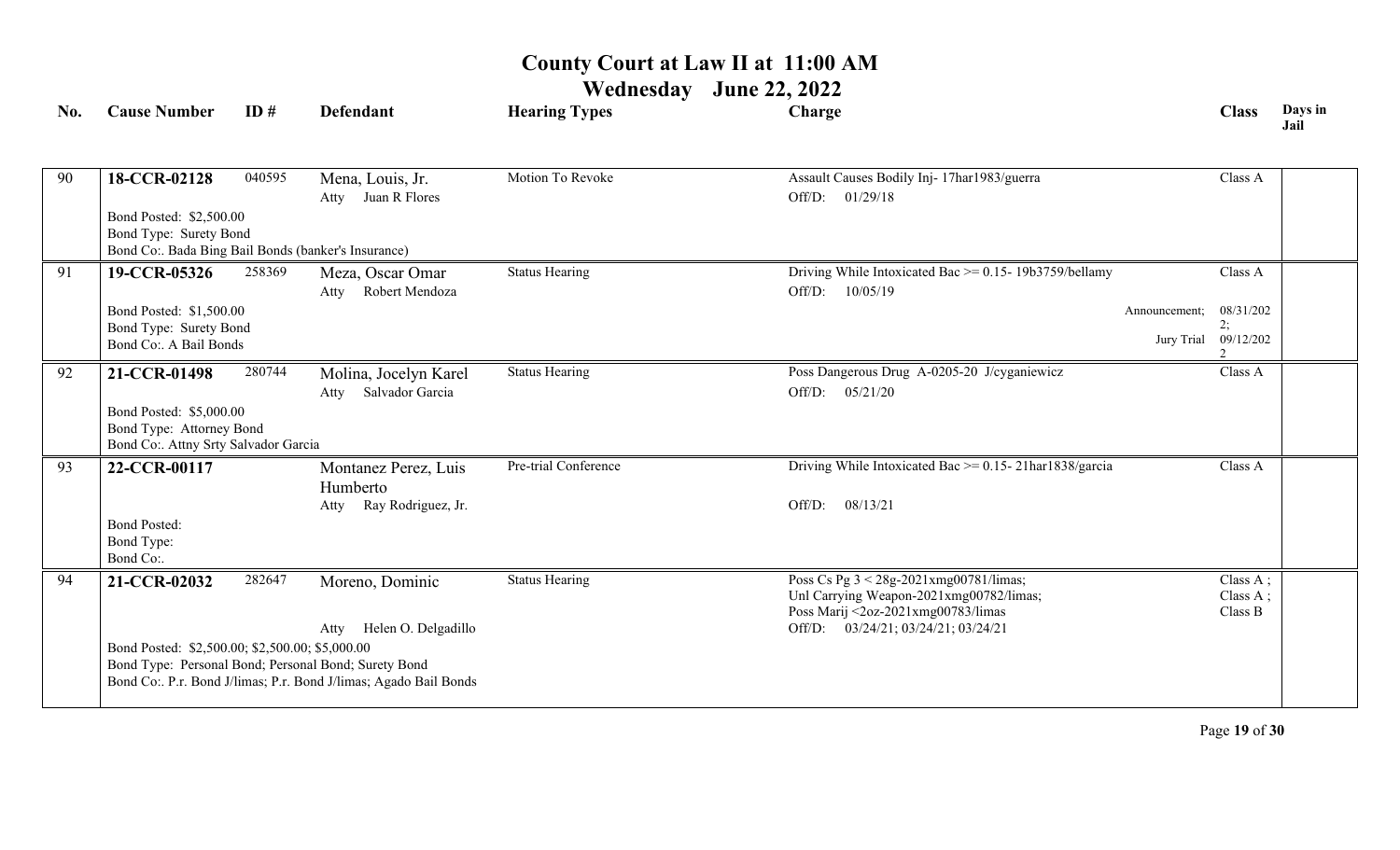### **Wednesday June 22, 2022**

| No. | <b>Cause Number</b>                                   | ID#    | <b>Defendant</b>                                             | <b>Hearing Types</b>  | Charge                                            | <b>Class</b> | Days in<br>Jail |
|-----|-------------------------------------------------------|--------|--------------------------------------------------------------|-----------------------|---------------------------------------------------|--------------|-----------------|
|     |                                                       |        |                                                              |                       |                                                   |              |                 |
| 95  | 20-CCR-00929                                          |        | Nava, Gerardo                                                | <b>Status Hearing</b> | Driving While Intoxicated - 2019mmg087/mendoza    | Class B      |                 |
|     |                                                       |        | Atty Duane Graeff                                            |                       | Off/D: 11/24/19                                   |              |                 |
|     | <b>Bond Posted:</b>                                   |        |                                                              |                       |                                                   |              |                 |
|     | Bond Type:                                            |        |                                                              |                       |                                                   |              |                 |
|     | Bond Co:.                                             |        |                                                              |                       |                                                   |              |                 |
| 96  | 21-CCR-03023                                          |        | Nayak, Manoj Kumar                                           | Status Hearing        | Driving While Intoxicated-21har759/gonzalez       | Class B      |                 |
|     |                                                       |        | Toribio Palacios<br>Atty                                     |                       | Off/D: 04/09/21                                   |              |                 |
|     | Bond Posted: \$1,500.00                               |        |                                                              |                       |                                                   |              |                 |
|     | Bond Type: Surety Bond<br>Bond Co:. Pronto Bail Bonds |        |                                                              |                       |                                                   |              |                 |
| 97  |                                                       |        |                                                              |                       |                                                   | Class B      |                 |
|     | 21-CCR-05054                                          | 281705 | Odonoghue, Stephen                                           | <b>Status Hearing</b> | Driving While Intoxicated-2020-xmg-2710/e. Garcia |              |                 |
|     |                                                       |        | James<br>Oscar De La Fuente,                                 |                       | Off/D:<br>11/13/20                                |              |                 |
|     |                                                       |        | Atty<br>Jr.                                                  |                       |                                                   |              |                 |
|     | Bond Posted: \$2,000.00                               |        |                                                              |                       |                                                   |              |                 |
|     | Bond Type: Surety Bond                                |        |                                                              |                       |                                                   |              |                 |
|     | Bond Co:. El Padrino Bail Bonds (universal F&c)       |        |                                                              |                       |                                                   |              |                 |
| 98  | 22-CCR-00755                                          | 281705 | Odonoghue, Stephen                                           | <b>Status Hearing</b> | Poss Marij <2oz-2021xmg02762/limas                | Class B      |                 |
|     |                                                       |        | James                                                        |                       |                                                   |              |                 |
|     |                                                       |        | Oscar De La Fuente,<br>Atty                                  |                       | 10/07/21<br>Off/D:                                |              |                 |
|     | Bond Posted: \$1,000.00                               |        | Jr.                                                          |                       |                                                   |              |                 |
|     | Bond Type: Personal Bond                              |        |                                                              |                       |                                                   |              |                 |
|     | Bond Co:. Pr Bond A/p J/limas                         |        |                                                              |                       |                                                   |              |                 |
| 99  | 22-CCR-01021                                          | 284243 | Ornelas, Angel Fred-                                         | Pre-trial Conference  | Harassment-2021xmg2874/limas                      | Class B      |                 |
|     |                                                       |        | alexander                                                    |                       |                                                   |              |                 |
|     |                                                       |        | Atty Nat C. Perez, Jr.                                       |                       | 10/07/21<br>Off/D:                                |              |                 |
|     | Bond Posted: \$1,500.00                               |        |                                                              |                       |                                                   |              |                 |
|     | Bond Type: Surety Bond                                |        |                                                              |                       |                                                   |              |                 |
|     |                                                       |        | Bond Co:. Allegheny Casualty Company Dba Harlingen 24/7 Bail |                       |                                                   |              |                 |

Page **20** of **30**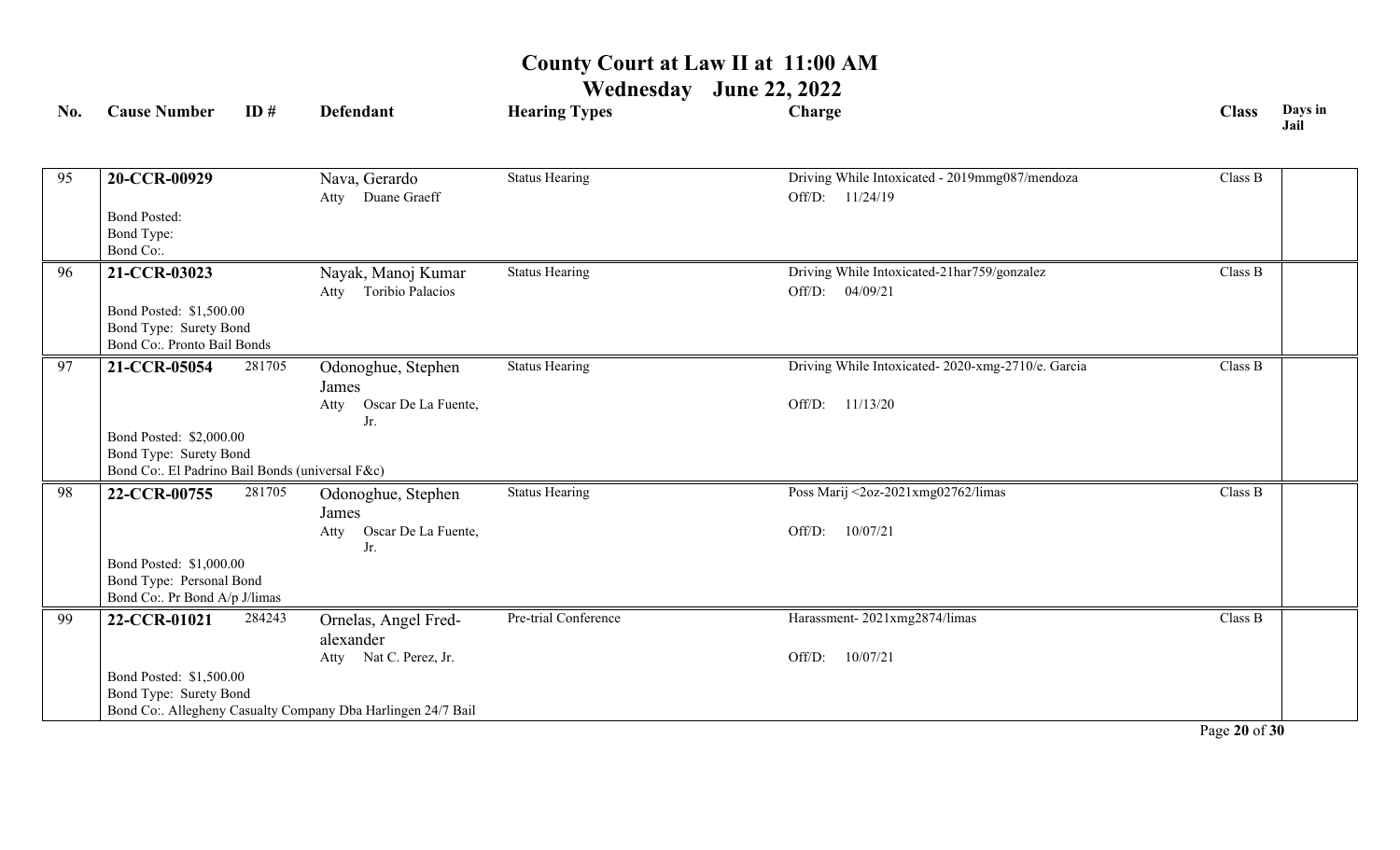**Wednesday June 22, 2022**

| No. | <b>Cause Number</b>                                                          | ID#    | <b>Defendant</b>                                              | <b>Hearing Types</b>  | Charge                                       | <b>Class</b>   | Days in<br>Jail |
|-----|------------------------------------------------------------------------------|--------|---------------------------------------------------------------|-----------------------|----------------------------------------------|----------------|-----------------|
|     |                                                                              |        |                                                               |                       |                                              |                |                 |
| 100 | 21-CCR-04624                                                                 | 284825 | Ortega Arellano, Efren                                        | <b>Status Hearing</b> | Reckless Driving-21b1021/nunez               | Unassign<br>ed |                 |
|     |                                                                              |        | John T. Blaylock<br>Atty                                      |                       | 03/31/21<br>Off/D:                           |                |                 |
|     | Bond Posted: \$1,000.00                                                      |        |                                                               |                       |                                              |                |                 |
|     | Bond Type: Surety Bond                                                       |        |                                                               |                       |                                              |                |                 |
|     | Bond Co:. El Padrino Bail Bonds (universal F&c)                              |        |                                                               |                       | Criminal Mischief >=\$100<\$750-20b0674/diez |                |                 |
| 101 | 21-CCR-00778                                                                 | 279890 | Padilla, Jorge Eduardo,<br>Jr.                                | <b>Status Hearing</b> |                                              | Class B        |                 |
|     |                                                                              |        | Javier Aguirre<br>Atty                                        |                       | 12/29/19<br>Off/D:                           |                |                 |
|     | Bond Posted: \$2,000.00                                                      |        |                                                               |                       |                                              |                |                 |
|     | Bond Type: Surety Bond                                                       |        |                                                               |                       |                                              |                |                 |
|     | Bond Co:. Premier Bonding & Insurance                                        |        |                                                               |                       |                                              |                |                 |
| 102 | 17-CCR-04019                                                                 | 273734 | Perez, John Anthony                                           | <b>Status Hearing</b> | Poss Marij <2oz- 17har1024/zanca             | Class B        |                 |
|     |                                                                              |        | Fabian Limas, Jr.<br>Atty                                     |                       | Off/D: 05/19/17                              |                |                 |
|     | Bond Posted: \$1,000.00; \$5,000.00<br>Bond Type: Personal Bond; Surety Bond |        |                                                               |                       |                                              |                |                 |
|     |                                                                              |        | Bond Co:. Perez, John Anthony; Allegheny Casualty Company Dba |                       |                                              |                |                 |
|     | Harlingen 24/7 Bail Bonds                                                    |        |                                                               |                       |                                              |                |                 |
| 103 | 18-CCR-01988                                                                 | 273734 | Perez, John Anthony                                           | <b>Status Hearing</b> | Poss Cs Pg $3 < 28g - 18har70/guerra$        | Class A        |                 |
|     |                                                                              |        | Fabian Limas, Jr.<br>Atty                                     |                       | 01/16/18<br>Off/D:                           |                |                 |
|     | Bond Posted: \$2,500.00; \$5,000.00                                          |        |                                                               |                       |                                              |                |                 |
|     | Bond Type: Surety Bond; Surety Bond                                          |        | Bond Co:. Premier Bonding & Insurance; Allegheny Casualty     |                       |                                              |                |                 |
|     | Company Dba Harlingen 24/7 Bail Bonds                                        |        |                                                               |                       |                                              |                |                 |
| 104 | 18-CCR-04469                                                                 | 273734 | Perez, John Anthony                                           | <b>Status Hearing</b> | Poss Cs Pg $3 < 28g - 18$ har $1544$ /saenz  | Class A        |                 |
|     |                                                                              |        | Fabian Limas, Jr.<br>Atty                                     |                       | Off/D: 09/10/18                              |                |                 |
|     | Bond Posted: \$5,000.00; \$5,000.00                                          |        |                                                               |                       |                                              |                |                 |
|     | Bond Type: Surety Bond; Surety Bond                                          |        |                                                               |                       |                                              |                |                 |
|     | Casualty Company Dba Harlingen 24/7 Bail Bonds                               |        | Bond Co:. El Padrino Bail Bonds (universal F&c); Allegheny    |                       |                                              |                |                 |
|     |                                                                              |        |                                                               |                       |                                              |                |                 |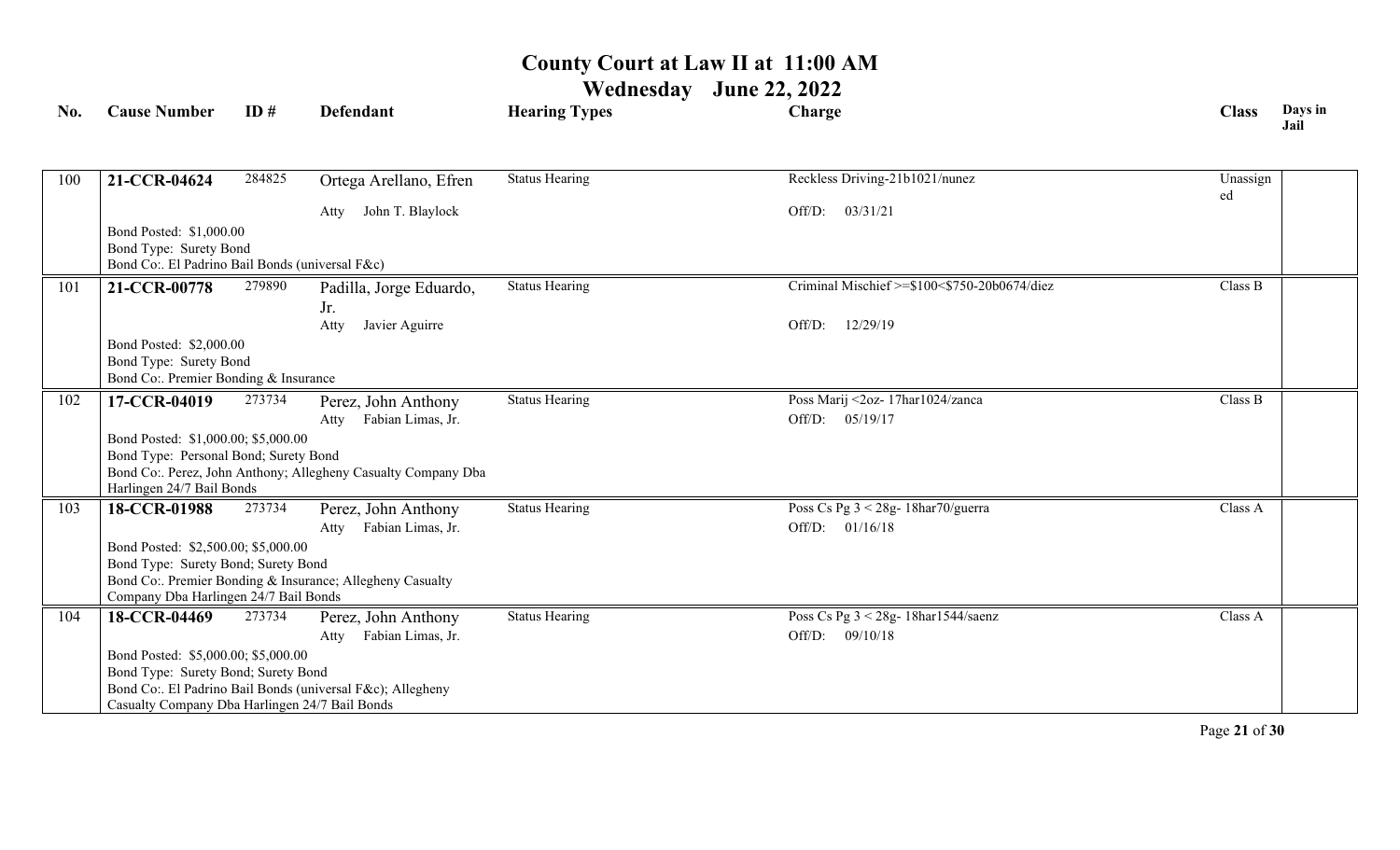| No. | <b>Cause Number</b>                               | ID#    | <b>Defendant</b>                                            | <b>Hearing Types</b>       | Charge                                                  | <b>Class</b>               | Days in<br>Jail |
|-----|---------------------------------------------------|--------|-------------------------------------------------------------|----------------------------|---------------------------------------------------------|----------------------------|-----------------|
|     |                                                   |        |                                                             |                            |                                                         |                            |                 |
| 105 | 18-CCR-04470                                      | 273734 | Perez, John Anthony                                         | <b>Status Hearing</b>      | Poss Marij <2oz- 18har1545/saenz                        | Class B                    |                 |
|     |                                                   |        | Fabian Limas, Jr.<br>Atty                                   |                            | Off/D: 09/10/18                                         |                            |                 |
|     | Bond Posted: \$1,500.00; \$5,000.00               |        |                                                             |                            |                                                         |                            |                 |
|     | Bond Type: Surety Bond; Surety Bond               |        |                                                             |                            |                                                         |                            |                 |
|     | Casualty Company Dba Harlingen 24/7 Bail Bonds    |        | Bond Co:. El Padrino Bail Bonds (universal F&c); Allegheny  |                            |                                                         |                            |                 |
| 106 | 22-CCR-00856                                      | 265692 | Perez, Julio                                                | Pre-trial Conference       | Crim Trespass Habit/shltr/suprfund/infstrt-21b4246/diez | Class A                    |                 |
|     |                                                   |        | Atty Louis S. Sorola                                        |                            | Off/D:<br>12/23/21                                      |                            |                 |
|     | Bond Posted: \$4,000.00                           |        |                                                             |                            |                                                         |                            |                 |
|     | Bond Type: Personal Bond                          |        |                                                             |                            |                                                         |                            |                 |
|     | Bond Co:. Pr Bnd J/cordova                        |        |                                                             |                            |                                                         |                            |                 |
| 107 | 22-CCR-00657                                      | 062843 | Perez, Orlando Javier                                       | Pre-trial Conference       | Driving While Intoxicated 2nd-2021xmg02720/garcia       | Class A                    |                 |
|     |                                                   |        | Ruben Herrera<br>Atty                                       |                            | Off/D:<br>10/03/21                                      |                            |                 |
|     | Bond Posted: \$2,000.00                           |        |                                                             |                            |                                                         |                            |                 |
|     | Bond Type: Surety Bond                            |        | Bond Co:. Allegheny Casualty Company Dba Negrete Bail Bonds |                            |                                                         |                            |                 |
|     |                                                   |        |                                                             | Ptd Non-compliance Hearing | Poss Cs Pg $3 < 28g - A0019 - 20/cy$ ganiewicz          | Class A                    |                 |
| 108 | 20-CCR-01910                                      |        | Ponce, Matthew                                              |                            |                                                         |                            |                 |
|     |                                                   |        | Atty                                                        |                            | Off/D: 01/24/20<br>Pre-Trial Diversion Completion       | 08/03/202                  |                 |
|     | Bond Posted: \$1,500.00<br>Bond Type: Surety Bond |        |                                                             |                            |                                                         |                            |                 |
|     | Bond Co:. El Padrino Bail Bonds (universal F&c)   |        |                                                             |                            |                                                         |                            |                 |
| 109 | 20-CCR-02688                                      | 156939 | Quiroz, Jose Alberto                                        | <b>Status Hearing</b>      | Assault Causes Bodily Inj-20har696/guerra               | Class A                    |                 |
|     |                                                   |        | Louis S. Sorola<br>Atty                                     |                            | Off/D:<br>04/16/20                                      |                            |                 |
|     | Bond Posted: \$10,000.00                          |        |                                                             |                            | Announcement;                                           | 08/31/202                  |                 |
|     | Bond Type: Surety Bond                            |        |                                                             |                            |                                                         | 2:<br>Jury Trial 09/12/202 |                 |
|     | Bond Co:. El Padrino Bail Bonds (universal F&c)   |        |                                                             |                            |                                                         |                            |                 |
|     |                                                   |        |                                                             |                            |                                                         |                            |                 |
|     |                                                   |        |                                                             |                            |                                                         |                            |                 |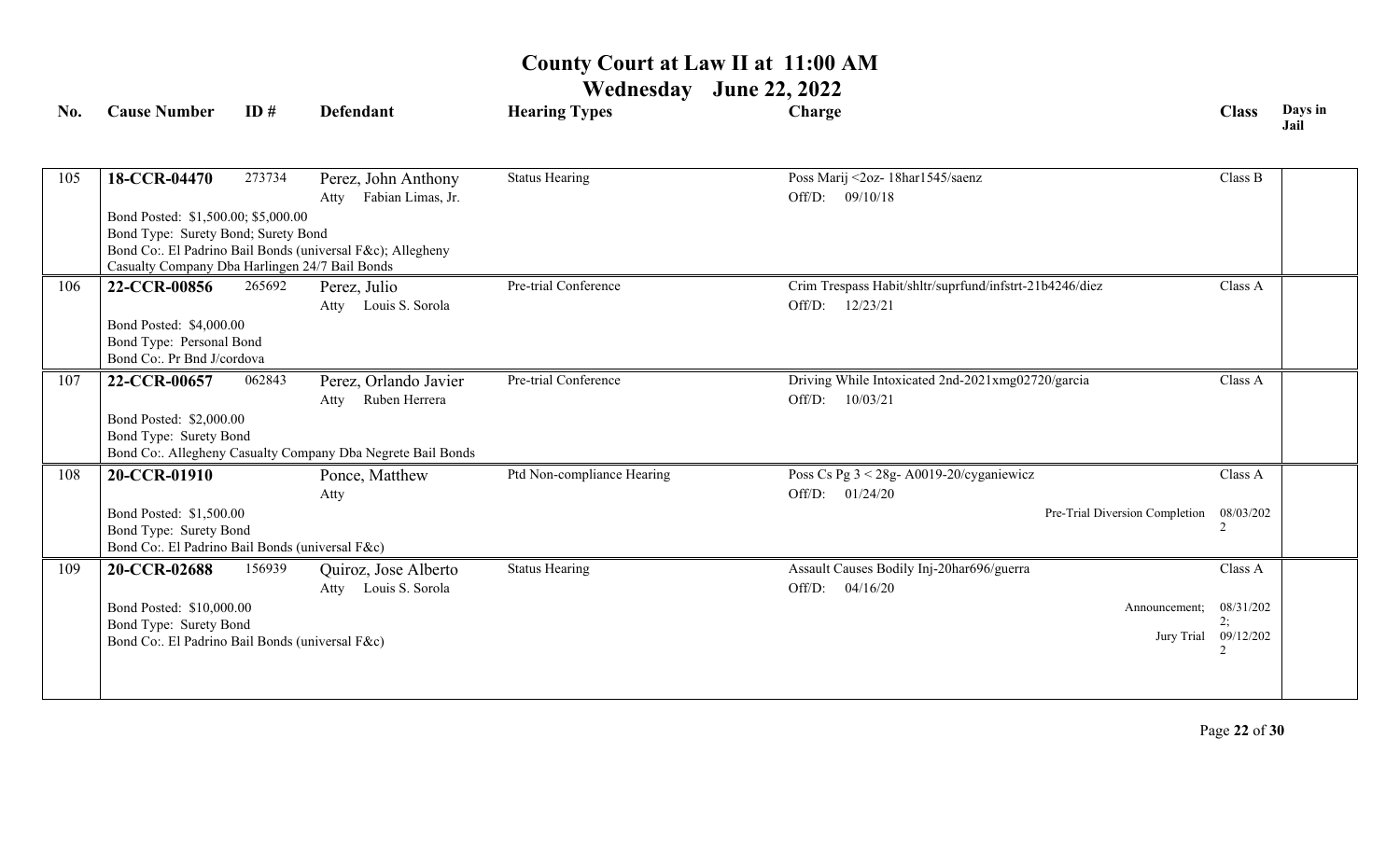| No. | ID#<br><b>Cause Number</b>                          | <b>Defendant</b>                         | <b>Hearing Types</b>           | Charge                                                                           | <b>Class</b> | Days in<br>Jail |
|-----|-----------------------------------------------------|------------------------------------------|--------------------------------|----------------------------------------------------------------------------------|--------------|-----------------|
|     |                                                     |                                          |                                |                                                                                  |              |                 |
| 110 | 268021<br>21-CCR-03241                              | Ramirez, Jose<br>Mauricio Garcia<br>Atty | <b>Status Hearing</b>          | Assault Causes Bodily Injury Family Violence-20b3980/flores<br>Off/D: 11/26/20   | Class A      |                 |
|     | Bond Posted: \$3,000.00                             |                                          |                                |                                                                                  |              |                 |
|     | Bond Type: Personal Bond                            |                                          |                                |                                                                                  |              |                 |
|     | Bond Co:. Ramirez, Jose                             |                                          |                                |                                                                                  |              |                 |
| 111 | 21-CCR-03493                                        | Ramos, Yanelly                           | <b>Status Hearing</b>          | Assault Causes Bodily Inj-21b0459/flores                                         | Class A      |                 |
|     |                                                     | Atty Ernest J. Hernandez                 |                                | Off/D: 01/31/21                                                                  |              |                 |
|     | <b>Bond Posted:</b>                                 |                                          |                                |                                                                                  |              |                 |
|     | Bond Type:<br>Bond Co:.                             |                                          |                                |                                                                                  |              |                 |
|     |                                                     | 282023                                   | <b>Status Hearing</b>          |                                                                                  | Class A;     |                 |
| 112 | 21-CCR-01625                                        | Reyes, Eric                              |                                | Poss Cs Pg 3 < 28g- 2020xmg3154/f.limas;<br>Poss Marij <2oz- 2020xmg3155/f.limas | Class B      |                 |
|     |                                                     | Julianna A Sosa<br>Atty                  |                                | Off/D: 12/24/20; 12/24/20                                                        |              |                 |
|     | <b>Bond Posted:</b>                                 |                                          |                                |                                                                                  |              |                 |
|     | Bond Type:                                          |                                          |                                |                                                                                  |              |                 |
|     | Bond Co:.                                           |                                          |                                |                                                                                  |              |                 |
| 113 | 21-CCR-01272                                        | Rincon, David Yvan                       | Pre-trial Diversion Completion | Racing On Highway-20har2495/gonzalez                                             | Class B      |                 |
|     |                                                     | Atty Maria Linda Gonzalez                |                                | Off/D: 12/26/20                                                                  |              |                 |
|     | Bond Posted: \$2,000.00<br>Bond Type: Personal Bond |                                          |                                |                                                                                  |              |                 |
|     | Bond Co:. Rincon, David Yvan                        |                                          |                                |                                                                                  |              |                 |
| 114 | 21-CCR-01243                                        | 282097<br>Rios, Rolando Raul             | Pre-trial Diversion Completion | Poss Marij <2oz - 2021xmg0088/garcia                                             | Class B      |                 |
|     |                                                     | Atty Derek Reyna                         |                                | Off/D: 01/08/21                                                                  |              |                 |
|     | Bond Posted: \$2,500.00                             |                                          |                                |                                                                                  |              |                 |
|     | Bond Type: Personal Bond                            |                                          |                                |                                                                                  |              |                 |
|     | Bond Co:. Pr Bnd J/garcia                           |                                          |                                |                                                                                  |              |                 |
|     |                                                     |                                          |                                |                                                                                  |              |                 |
|     |                                                     |                                          |                                |                                                                                  |              |                 |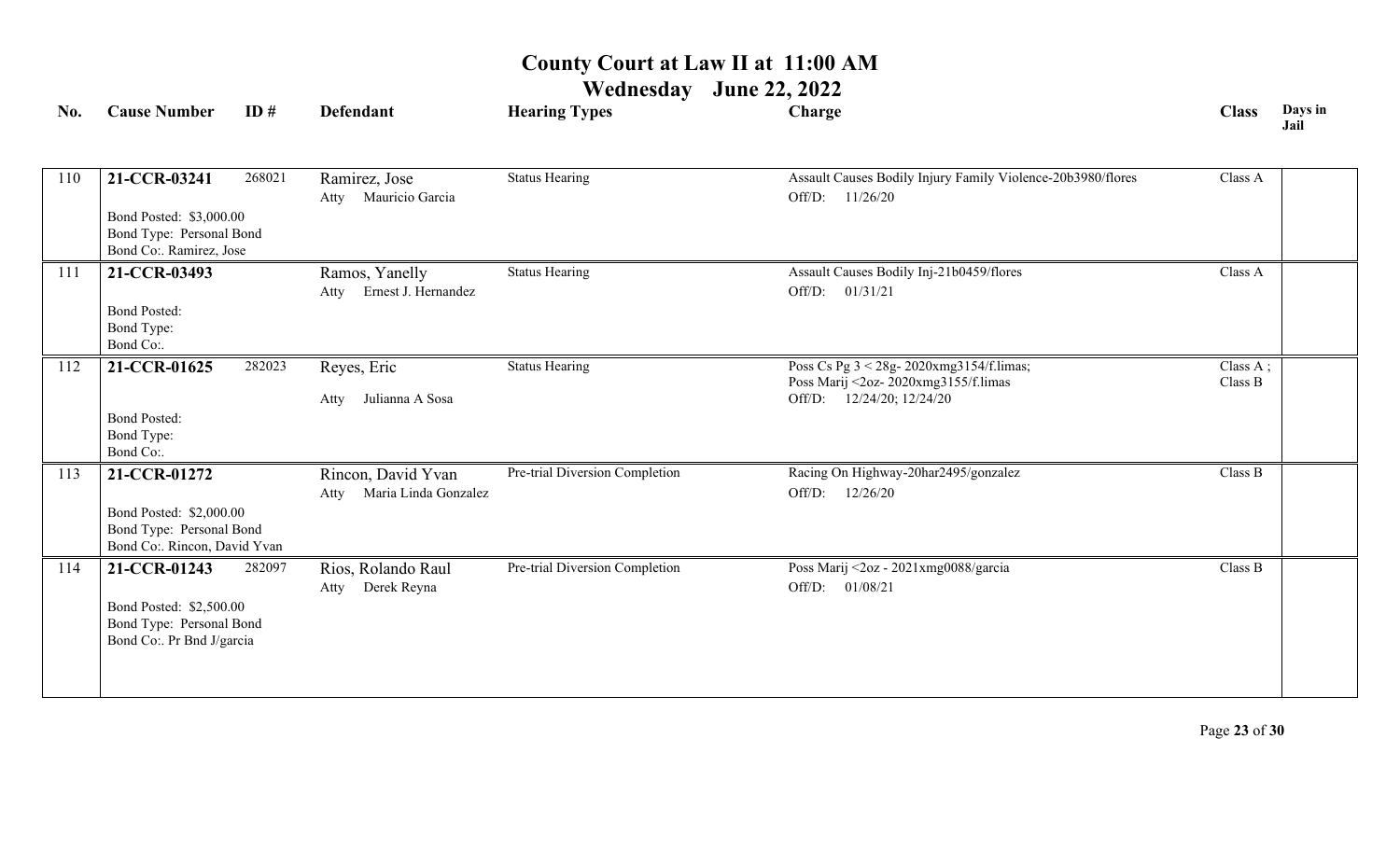| <b>Cause Number</b> | ID#    | <b>Defendant</b>                                                                                                                                                                                                                                                                                                                                     | <b>Hearing Types</b>                                                                                                                                                                                                | Charge                                                                                  | <b>Class</b>    | Days in<br>Jail |
|---------------------|--------|------------------------------------------------------------------------------------------------------------------------------------------------------------------------------------------------------------------------------------------------------------------------------------------------------------------------------------------------------|---------------------------------------------------------------------------------------------------------------------------------------------------------------------------------------------------------------------|-----------------------------------------------------------------------------------------|-----------------|-----------------|
| 22-CCR-00322        | 242733 | Rivera, Carlos Lorenzo                                                                                                                                                                                                                                                                                                                               | Pre-trial Conference                                                                                                                                                                                                | Poss Marij <2oz-21b2323/flores                                                          | Class B         |                 |
|                     |        |                                                                                                                                                                                                                                                                                                                                                      |                                                                                                                                                                                                                     |                                                                                         |                 |                 |
| 21-CCR-01724        | 281535 | Rivera, Maria Ludivina<br><b>Bruce Tharpe</b><br>Atty                                                                                                                                                                                                                                                                                                | Pre-trial Diversion Completion                                                                                                                                                                                      | Driving While Intoxicated-2020xmg02406/limas<br>Off/D: 10/18/20                         | Class B         |                 |
|                     |        |                                                                                                                                                                                                                                                                                                                                                      |                                                                                                                                                                                                                     |                                                                                         |                 |                 |
| 20-CCR-00605        |        | Rodriguez, Elvidalia Elvi<br>Atty Noe Guillermo<br>Gonzalez                                                                                                                                                                                                                                                                                          | <b>Status Hearing</b>                                                                                                                                                                                               | Driving While Intoxicated Bac >= 0.15- 19har173/zanca<br>Off/D: 01/26/19                | Class A         |                 |
|                     |        |                                                                                                                                                                                                                                                                                                                                                      |                                                                                                                                                                                                                     |                                                                                         |                 |                 |
| 19-CCR-03488        | 278212 | Rodriguez, Javier<br>Atty Samuel James Solana                                                                                                                                                                                                                                                                                                        | <b>Status Hearing</b>                                                                                                                                                                                               | Driving While Intoxicated - 2019xmg1571/sorola<br>Off/D: 06/23/19                       | Class B         |                 |
|                     |        |                                                                                                                                                                                                                                                                                                                                                      |                                                                                                                                                                                                                     |                                                                                         |                 |                 |
| 21-CCR-02971        | 284100 | Rojas, Jr., Fidel<br>Joshua Duane Neece<br>Atty                                                                                                                                                                                                                                                                                                      | <b>Status Hearing</b>                                                                                                                                                                                               | Terroristic Threat Cause Fear Of Imminent Sbi/ A007321-cyganiewicz<br>Off/D: $03/12/21$ | Class B         |                 |
|                     |        |                                                                                                                                                                                                                                                                                                                                                      |                                                                                                                                                                                                                     |                                                                                         |                 |                 |
|                     |        | Bond Posted: \$1,500.00<br>Bond Type: Surety Bond<br>Bond Co:. Laly's Bail Bonds Too<br>Bond Posted: \$1,500.00<br>Bond Type: Personal Bond<br>Bond Co:. Pr Bond A/p J/garcia<br>Bond Posted: \$5,000.00<br>Bond Type: Surety Bond<br>Bond Co:. Esquivel Bail Bonds<br>Bond Posted: \$3,000.00<br>Bond Type: Pre-Trial Bond<br>Bonds (universal F&c) | Gabriela Martinez<br>Atty<br>Bond Co:. Pre-trial Release Services<br>Bond Posted: \$1,000.00; \$1,000.00<br>Bond Type: Surety Bond; Surety Bond<br>Bond Co:. El Padrino Bail Bonds (universal F&c); El Padrino Bail |                                                                                         | Off/D: 07/18/21 |                 |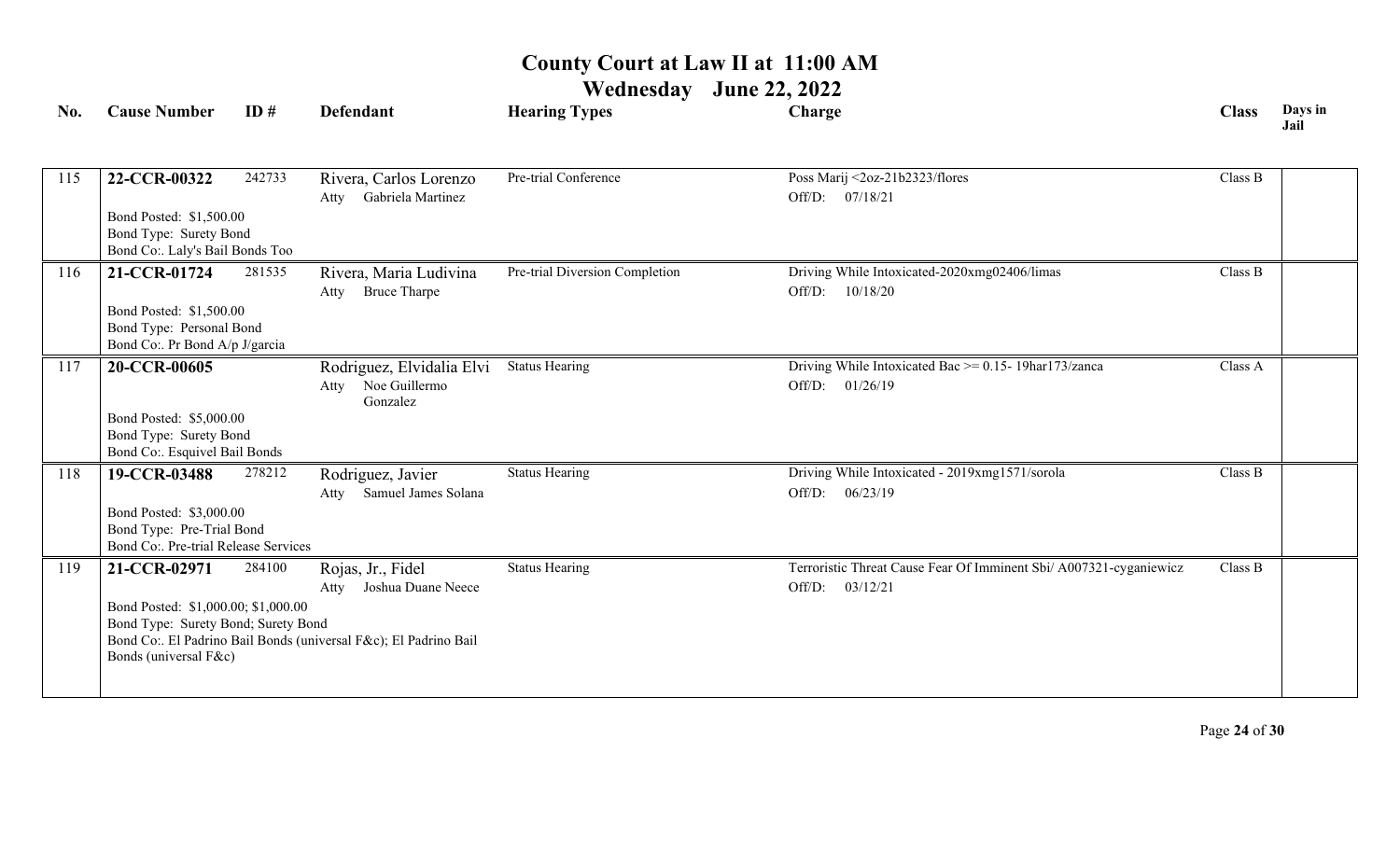| No. | <b>Cause Number</b>                                                        | ID#    | <b>Defendant</b>            | <b>Hearing Types</b>  | Charge                                                       | <b>Class</b>   | Days in<br>Jail |
|-----|----------------------------------------------------------------------------|--------|-----------------------------|-----------------------|--------------------------------------------------------------|----------------|-----------------|
|     |                                                                            |        |                             |                       |                                                              |                |                 |
| 120 | 22-CCR-00496                                                               | 267728 | Romero, Osvaldo<br>Romero   | Pre-trial Conference  | Driving While Intoxicated/open Alch Container                | Class B        |                 |
|     |                                                                            |        | Richard J.w. Nunez<br>Atty  |                       | Off/D:<br>12/11/21                                           |                |                 |
|     | Bond Posted: \$10,000.00                                                   |        |                             |                       |                                                              |                |                 |
|     | Bond Type: Surety Bond                                                     |        |                             |                       |                                                              |                |                 |
|     | Bond Co:. A Bail Bonds                                                     |        |                             |                       |                                                              |                |                 |
| 121 | 22-CCR-00894                                                               | 259847 | Sanchez, Mario Antonio      | <b>Status Hearing</b> | Poss Marij <2oz-21b2290/nunez                                | Class B        |                 |
|     |                                                                            |        | Noe Robles<br>Atty          |                       | 07/17/21<br>Off/D:                                           |                |                 |
|     | Bond Posted: \$2,000.00<br>Bond Type: Surety Bond                          |        |                             |                       |                                                              |                |                 |
|     | Bond Co:. El Padrino Bail Bonds (universal F&c)                            |        |                             |                       |                                                              |                |                 |
| 122 | 21-CCR-03224                                                               |        | Sanchez, Noe None           | Pre-trial Conference  | Assault Causes Bodily Injury Family Violence-21b1487/flores; | Class A;       |                 |
|     |                                                                            |        |                             |                       | Unlawful Restraint-21b1488/flores                            | Class A        |                 |
|     |                                                                            |        | Derek Reyna<br>Atty         |                       | Off/D: 04/13/21; 04/13/21                                    |                |                 |
|     | Bond Posted: \$3,000.00; \$2,000.00<br>Bond Type: Surety Bond; Surety Bond |        |                             |                       |                                                              |                |                 |
|     | Bond Co:. Pronto Bail Bonds; Pronto Bail Bonds                             |        |                             |                       |                                                              |                |                 |
| 123 | 21-CCR-02653                                                               | 126889 | Serna, Antonio              | <b>Status Hearing</b> | Driving While Intoxicated Bac $\ge$ = 0.15-21-har-191/saenz  | Class A        |                 |
|     |                                                                            |        | Micheal P. Trejo<br>Atty    |                       | 01/23/21<br>Off/D:                                           |                |                 |
|     | Bond Posted: \$1,500.00                                                    |        |                             |                       |                                                              |                |                 |
|     | Bond Type: Personal Bond                                                   |        |                             |                       |                                                              |                |                 |
|     | Bond Co:. Serna, Antonio                                                   |        |                             |                       |                                                              |                |                 |
| 124 | 22-CCR-01663                                                               |        | Silva, Briana Nicole        | Compliance Hearing    | Driving While Intoxicated Bac $\ge$ = 0.15/21-0322/daniels   | Class A        |                 |
|     |                                                                            |        | James R. Young, Jr.<br>Atty |                       | Off/D:<br>10/28/21                                           |                |                 |
|     | Bond Posted: \$2,000.00                                                    |        |                             |                       | Pre-Trial Conference                                         | 09/21/202<br>2 |                 |
|     | Bond Type: Surety Bond<br>Bond Co:. El Padrino Bail Bonds (universal F&c)  |        |                             |                       |                                                              |                |                 |
|     |                                                                            |        |                             |                       |                                                              |                |                 |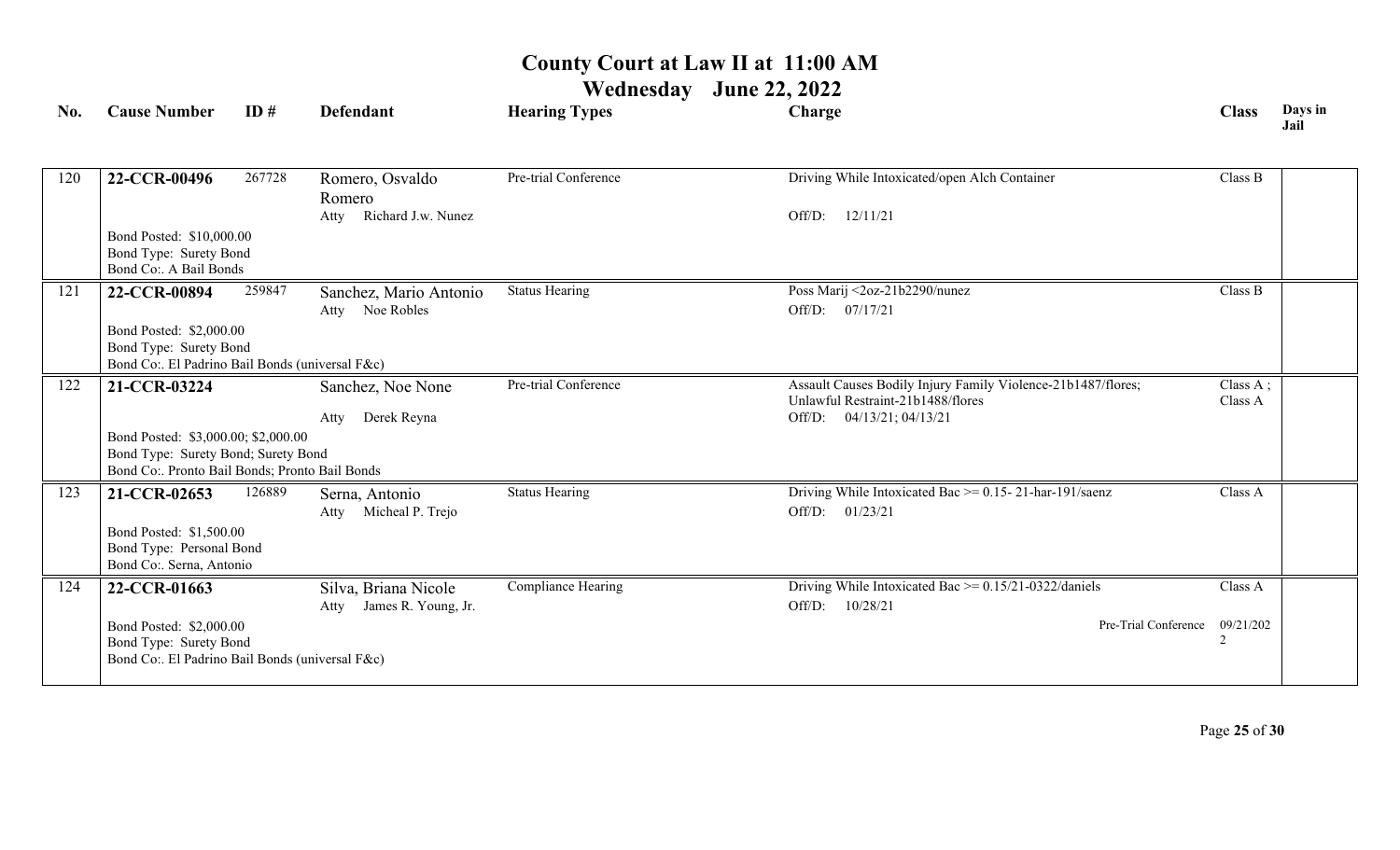### **Wednesday June 22, 2022**

| No. | <b>Cause Number</b>                                                                                       | ID#    | <b>Defendant</b>                                        | <b>Hearing Types</b>  | Charge                                                                                                    | <b>Class</b>                                       | Days in<br>Jail |
|-----|-----------------------------------------------------------------------------------------------------------|--------|---------------------------------------------------------|-----------------------|-----------------------------------------------------------------------------------------------------------|----------------------------------------------------|-----------------|
| 125 | 21-CCR-02909                                                                                              | 282631 | Solano, Sebastian<br>Ruben Herrera<br>Atty              | Pre-trial Conference  | Poss Cs Pg 3 < 28g-21b0895/lerma;<br>Driving While Intoxicated-21b0894/lerma<br>Off/D: 03/20/21; 03/20/21 | Class A;<br>Class B                                |                 |
|     | Bond Posted: \$2,500.00; \$2,500.00<br>Bond Type: Surety Bond; Surety Bond<br>Insurance                   |        | Bond Co: Premier Bonding & Insurance; Premier Bonding & |                       |                                                                                                           |                                                    |                 |
| 126 | 21-CCR-04760<br>Bond Posted: \$2,500.00<br>Bond Type: Attorney Bond<br>Bond Co:. Atty Bnd Anthony Cornejo | 285485 | Sotelo, Eduardo<br>Anthony Cornejo<br>Atty              | Pre-trial Conference  | Poss Cs Pg 3 < 28g-2021laf0274-a. Salas<br>Off/D: $07/02/21$                                              | Class A                                            |                 |
| 127 | 19-CCR-05336<br><b>Bond Posted:</b><br>Bond Type:<br>Bond Co:.                                            |        | Swindle, Michael Dean<br>Edna Herrera Dinsdale<br>Atty  | <b>Status Hearing</b> | False Report To Police Officer/law Enforce Empl - 19-0975/ochoa<br>Off/D: 10/12/19<br>Announcement;       | Class B<br>08/03/202<br>2:<br>Jury Trial 08/15/202 |                 |
| 128 | 22-CCR-00478<br><b>Bond Posted:</b><br>Bond Type:<br>Bond Co:.                                            | 272064 | Tellez, Jose Luis<br>Atty John T. Blaylock              | Pre-trial Conference  | Poss Marij <2oz-21har2081/gonzalez<br>Off/D: 09/18/21                                                     | Class B                                            |                 |
| 129 | 20-CCR-03529<br>Bond Posted: \$3,500.00<br>Bond Type: Personal Bond<br>Bond Co:. Pr Bond Ap J/garcia      | 281047 | Tenney, Brandon Edward<br>Atty Jonathan D. Gracia       | <b>Status Hearing</b> | Poss Marij <2oz -2020xmg1473/garcia<br>Off/D: 07/17/20                                                    | Class B                                            |                 |

Page **26** of **30**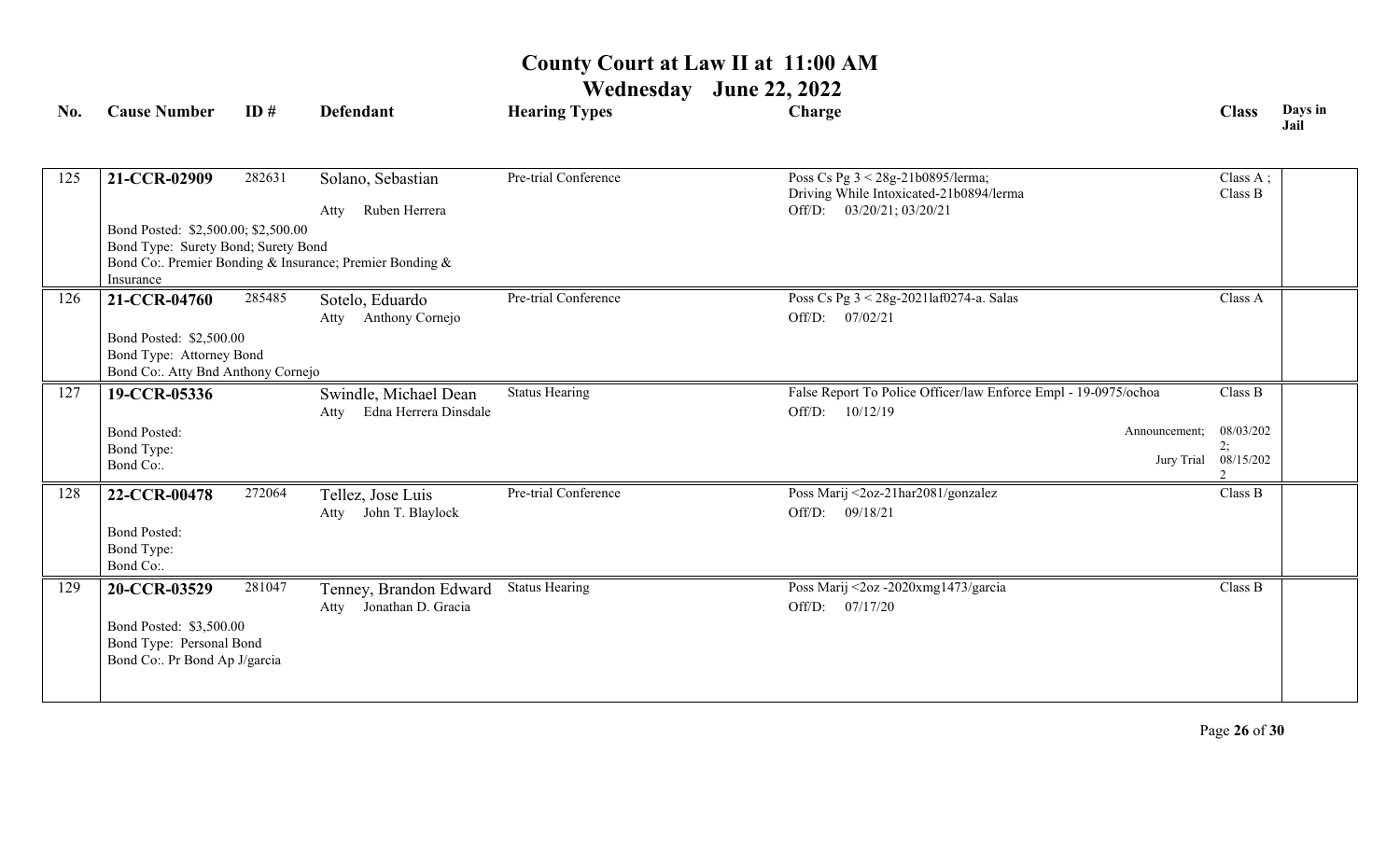| No. | <b>Cause Number</b>                                                                                                  | ID#    | <b>Defendant</b>                                                                                              | <b>Hearing Types</b>                           | Charge                                                          | <b>Class</b> | Days in<br>Jail |
|-----|----------------------------------------------------------------------------------------------------------------------|--------|---------------------------------------------------------------------------------------------------------------|------------------------------------------------|-----------------------------------------------------------------|--------------|-----------------|
| 130 | 21-CCR-01843                                                                                                         | 281923 | Tobias, Baldomero, Iii<br>Lawrence "l.j." Rabb<br>Atty                                                        | <b>Status Hearing</b>                          | Racing On Highway 2020xmg2982/garcia<br>12/06/20<br>Off/D:      | Class B      |                 |
|     | Bond Posted: \$1,500.00<br>Bond Type: Surety Bond<br>Bond Co:. El Padrino Bail Bonds (universal F&c)                 |        |                                                                                                               |                                                |                                                                 |              |                 |
| 131 | 21-CCR-04399<br><b>Bond Posted:</b><br>Bond Type:<br>Bond Co:.                                                       | 203270 | Torres, Michael Anthony<br>Enrique C. Juarez<br>Atty                                                          | Pre-trial Conference                           | Poss Marij <2oz-2021xmg1590/erin Garcia<br>Off/D:<br>06/09/21   | Class B      |                 |
| 132 | 20-CCR-03511<br>Bond Posted: \$1,500.00<br>Bond Type: Surety Bond                                                    | 185024 | Tovar, Jose Manuel<br>Jonathan D. Gracia<br>Atty<br>Bond Co: Jr's Express Bail Bonds (international Fidelity) | <b>Status Hearing</b>                          | Driving While Intoxicated-20b1466/bellamy<br>04/13/20<br>Off/D: | Class B      |                 |
| 133 | 22-CCR-00824<br><b>Bond Posted:</b><br>Bond Type:<br>Bond Co:.                                                       | 239325 | Trevino, Ernesto David<br>Korina Barraza<br>Atty                                                              | Pre-trial Conference                           | Unl Carrying Weapon-21b0715/diez<br>03/04/21<br>Off/D:          | Class A      |                 |
| 134 | 20-CCR-03121<br>Bond Posted: \$1,500.00<br>Bond Type: Surety Bond<br>Bond Co:. El Padrino Bail Bonds (universal F&c) | 261827 | Valverde, Charvel<br>Noe Alaniz, Jr.<br>Atty                                                                  | <b>Status Hearing</b><br>Abated W/divert Court | Unl Carrying Weapon/20-0111/daniels<br>Off/D: $05/13/20$        | Class A      |                 |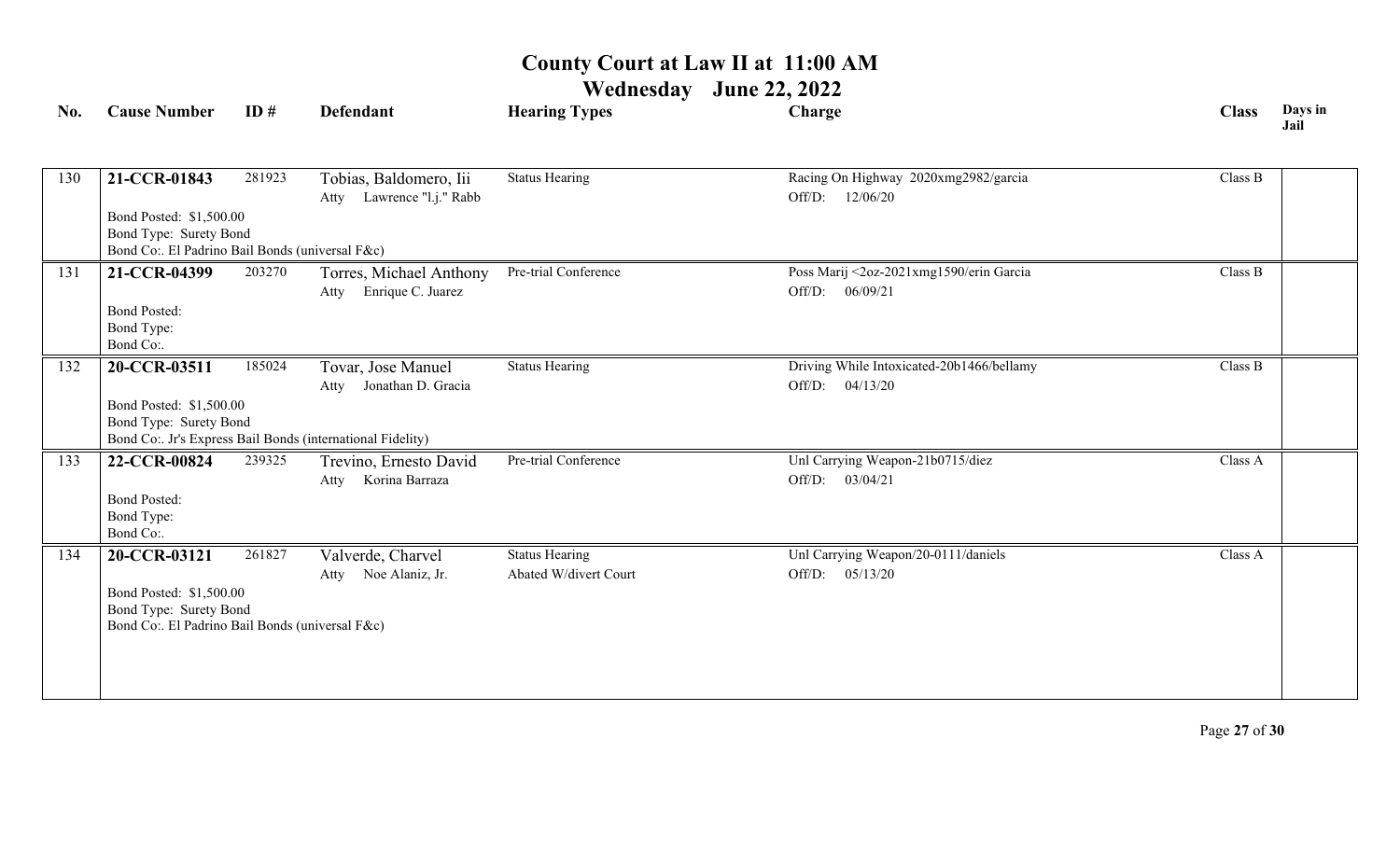# **Wednesday June 22, 2022**

| No. | <b>Cause Number</b>                                                                                      | ID#    | <b>Defendant</b>                                                                                                       | <b>Hearing Types</b>           | Charge                                                            | <b>Class</b> | Days in<br>Jail |
|-----|----------------------------------------------------------------------------------------------------------|--------|------------------------------------------------------------------------------------------------------------------------|--------------------------------|-------------------------------------------------------------------|--------------|-----------------|
|     |                                                                                                          |        |                                                                                                                        |                                |                                                                   |              |                 |
| 135 | 19-CCR-02108                                                                                             | 100645 | Vargas, Michael<br>Alexander                                                                                           | <b>Status Hearing</b>          | Driving While Intoxicated Bac $\geq 0.15$                         | Class A      |                 |
|     |                                                                                                          |        | Atty Noe Robles                                                                                                        |                                | 07/06/17<br>Off/D:                                                |              |                 |
|     | <b>Bond Posted:</b>                                                                                      |        |                                                                                                                        |                                |                                                                   |              |                 |
|     | Bond Type:<br>Bond Co:.                                                                                  |        |                                                                                                                        |                                |                                                                   |              |                 |
| 136 | 19-CCR-02984                                                                                             | 279512 | Vasquez, Brett Gerardo                                                                                                 | Pre-trial Diversion Completion | Driving While Intoxicated Bac $\ge$ = 0.15- A-0027-19/cyganiewicz | Class A      |                 |
|     |                                                                                                          |        | Atty Rick Canales                                                                                                      |                                | Off/D: 02/23/19                                                   |              |                 |
|     | Bond Posted: \$2,500.00; \$3,000.00; \$5,000.00                                                          |        |                                                                                                                        |                                |                                                                   |              |                 |
|     |                                                                                                          |        | Bond Type: Surety Bond; Attorney Bond; Attorney Bond<br>Bond Co:. El Padrino Bail Bonds (universal F&c); Attorney Rick |                                |                                                                   |              |                 |
|     | Canales; Attny Srty Rick Canales                                                                         |        |                                                                                                                        |                                |                                                                   |              |                 |
| 137 | 22-CCR-00604                                                                                             | 284041 | Vaughn, Josiah                                                                                                         | Pre-trial Conference           | Poss Marj <2oz Dfz Iat-2021xmg2583/limas                          | Class A      |                 |
|     |                                                                                                          |        | Alexander Eugene                                                                                                       |                                |                                                                   |              |                 |
|     |                                                                                                          |        | Atty Jesus T Garcia, Jr.                                                                                               |                                | 09/21/21<br>Off/D:                                                |              |                 |
|     | Bond Posted: \$2,500.00<br>Bond Type: Personal Bond                                                      |        |                                                                                                                        |                                |                                                                   |              |                 |
|     | Bond Co:. Pr Bond A/p J/limas                                                                            |        |                                                                                                                        |                                |                                                                   |              |                 |
| 138 | 21-CCR-02950                                                                                             | 254057 | Velez, Raymond Roel                                                                                                    | <b>Status Hearing</b>          | Reckless Driving 20b3542/flores                                   | Unassign     |                 |
|     |                                                                                                          |        | Ancelmo Naranjo, Jr.<br>Atty                                                                                           |                                | 10/21/20<br>Off/D:                                                | ed           |                 |
|     | Bond Posted: \$2,500.00                                                                                  |        |                                                                                                                        |                                |                                                                   |              |                 |
|     | Bond Type: Attorney Bond                                                                                 |        |                                                                                                                        |                                |                                                                   |              |                 |
|     | Bond Co:. Attny Sorola, Louis                                                                            |        |                                                                                                                        |                                |                                                                   |              |                 |
| 139 | 18-CCR-01093                                                                                             | 228742 | Villarreal, Fernando                                                                                                   | Motion To Revoke               | Driving While Intoxicated- 17b4700/decoss                         | Class B      |                 |
|     | Off/D: 11/18/17<br>Ismael Hugo Hinojosa<br>Atty                                                          |        |                                                                                                                        |                                |                                                                   |              |                 |
|     | Bond Posted: \$3,000.00; \$1,500.00; \$25,000.00<br>Bond Type: Surety Bond; Attorney Bond; Attorney Bond |        |                                                                                                                        |                                |                                                                   |              |                 |
|     |                                                                                                          |        | Bond Co:. A N Bail Bonds; Atty Bnd Ismael Hinojosa; Ismael                                                             |                                |                                                                   |              |                 |
|     | Hinojosa                                                                                                 |        |                                                                                                                        |                                |                                                                   |              |                 |

Page **28** of **30**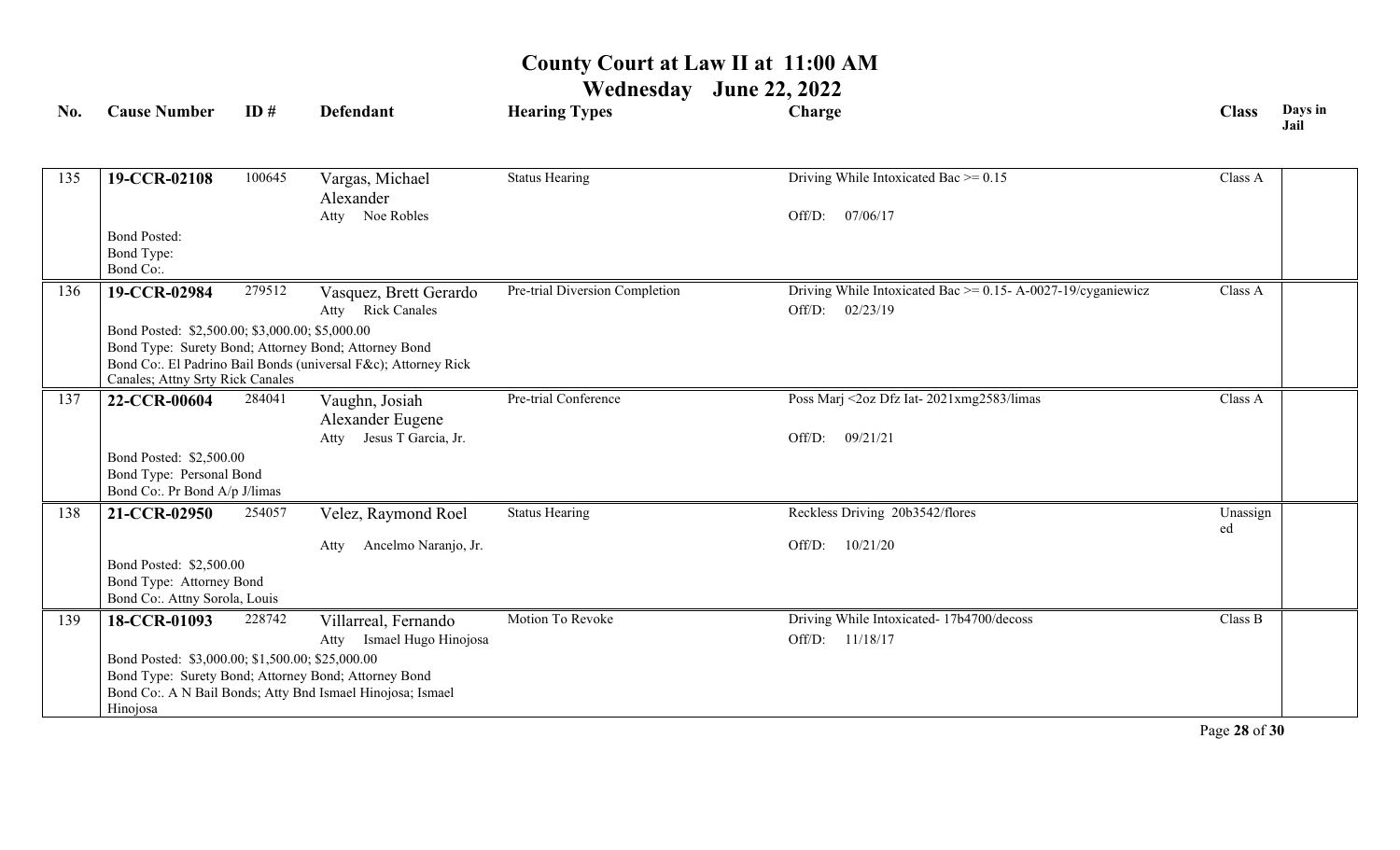| No. | <b>Cause Number</b>                                                                                   | ID#    | <b>Defendant</b>                                            | <b>Hearing Types</b>  | Charge                                                            | <b>Class</b> | Days in<br>Jail |
|-----|-------------------------------------------------------------------------------------------------------|--------|-------------------------------------------------------------|-----------------------|-------------------------------------------------------------------|--------------|-----------------|
| 140 | 21-CCR-00401<br>Bond Posted: \$3,000.00                                                               | 106098 | Villarreal, Jaime Abel<br>Samuel James Solana<br>Atty       | <b>Status Hearing</b> | Driving While Intoxicated -20b4218 \flores<br>12/16/20<br>Off/D:  | Class B      |                 |
|     | Bond Type: Surety Bond<br>Bond Co:. El Padrino Bail Bonds (universal F&c)                             |        |                                                             |                       |                                                                   |              |                 |
| 141 | 21-CCR-00528<br>Bond Posted: \$2,500.00<br>Bond Type: Personal Bond<br>Bond Co:. Pr Bond J/e Garcia   | 106098 | Villarreal, Jaime Abel<br>Samuel James Solana<br>Atty       | <b>Status Hearing</b> | Poss Marij < 2oz - 2020xmg01523/limas<br>Off/D: 07/24/20          | Class B      |                 |
| 142 | 20-CCR-03292<br><b>Bond Posted:</b><br>Bond Type:<br>Bond Co:.                                        | 246349 | Ybarra, Roxanne<br>Edna Herrera Dinsdale<br>Atty            | <b>Status Hearing</b> | Assault Causes Bodily Inj- 19har768/guerra<br>Off/D:<br>02/24/19  | Class A      |                 |
| 143 | 21-CCR-01409<br><b>Bond Posted:</b><br>Bond Type:<br>Bond Co:.                                        |        | Zamora Salazar, Gabino<br>Elizabeth Valdez<br>Atty<br>Garza | <b>Status Hearing</b> | Driving While Intoxicated - 20-b-4277/lerma<br>Off/D:<br>12/21/20 | Class B      |                 |
| 144 | 21-CCR-03846<br>Bond Posted: \$2,000.00<br>Bond Type: Personal Bond<br>Bond Co:. Pr Bond A/p J/garcia | 283192 | Zavala, Dominick Leonel<br>Ruben Herrera<br>Atty            | <b>Status Hearing</b> | Racing On Highway-21xmg1372/garcia<br>Off/D:<br>05/26/21          | Class B      |                 |